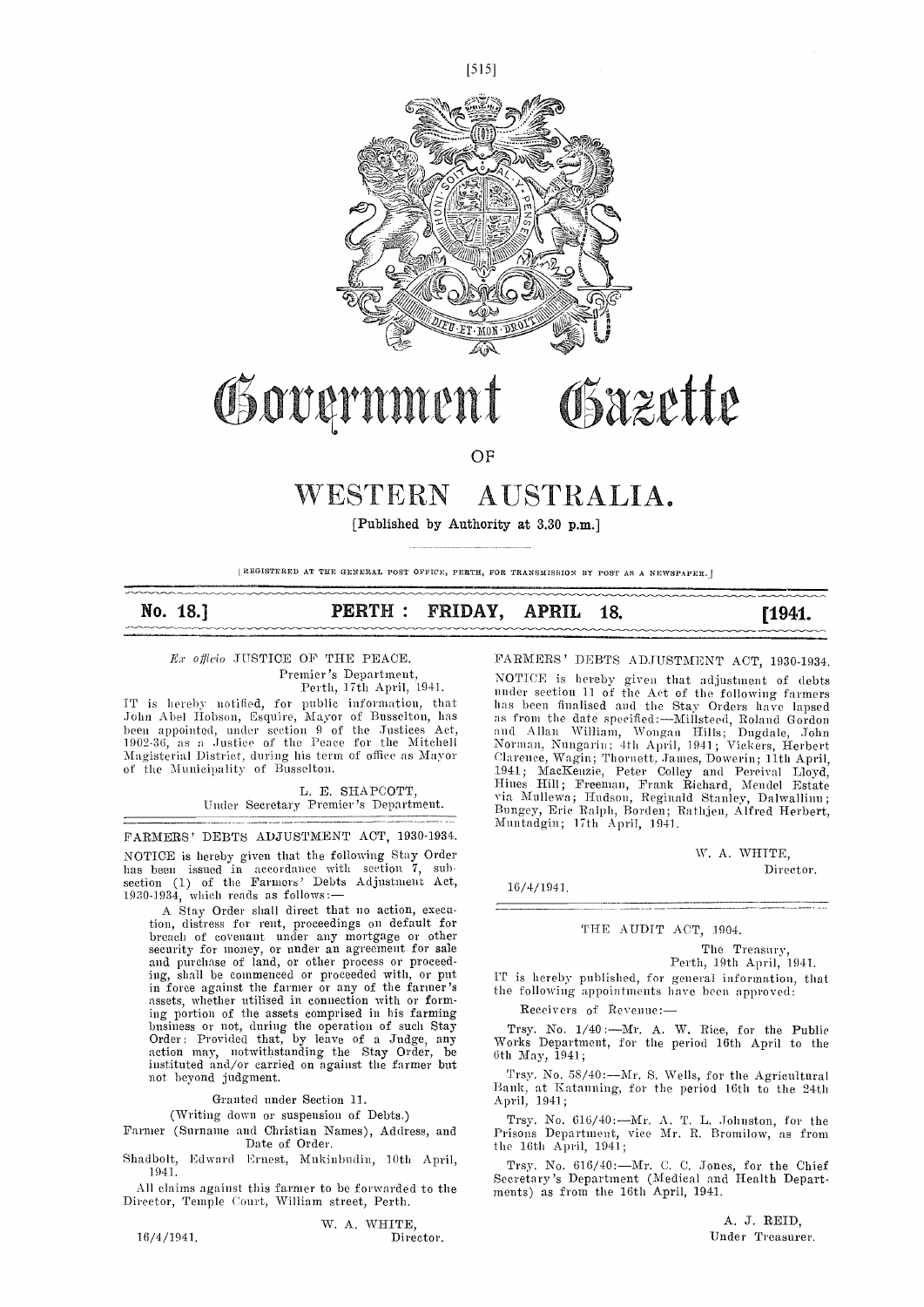#### ANZAC DAY.

The Government Gazette will be published on Thurs-<br>day, 24th April, in lieu of Friday, 25th April. (a) Ex. Co. 391; P.S.C. 777,<br>clong and Feathering Branch

All notices for insertion must be received at the Government Printing Office BEFORE 10 o'clock on Wednesday morning, 23rd April, 1941.

Office of Public Service Commissioner,<br>Perth, 17th April, 1941.

Council has approved of the following appointments: $-$ Ex. Co. 604; P.S.C. 281/41-A. T. L. Johnston, Clerk, Chief Secretary's Department, to be Clerk and Sec-

retary, Indeterminate Sentences Board, Gaols Branch, as from 9th April, 1941;<br>Ex. Co. 391; P.S.C. 777/40—P. F. Petersen, Inspector,<br>Shops and Factories Branch, Department of Labour,<br>to be Assistant Chief Inspector as from 1941.

Ferth, 17th April, 1941.<br>HIS Excellency the Lieutenant-Governor in Executive May will be observed as a holiday at these centres. IT is hereby notified for general information that Monday, 5th May (Labour Day), will be observed as a Public Service Holiday throughout the Service, with May, will be observed as a holiday at these centres.

> GEO. W. SIMPSON, Publis Service Commissioner.

#### VACANCIES IN THE PUBLIC SERVICE.

| Department.                                                                                                                                                                                                                                         | Position.                                                                                                                                                                                                                                                                                                                                                            | Salary.                                                                                                           | Date<br>Returnable.                                           |  |
|-----------------------------------------------------------------------------------------------------------------------------------------------------------------------------------------------------------------------------------------------------|----------------------------------------------------------------------------------------------------------------------------------------------------------------------------------------------------------------------------------------------------------------------------------------------------------------------------------------------------------------------|-------------------------------------------------------------------------------------------------------------------|---------------------------------------------------------------|--|
| Lands and Surveys<br>$\cdots$<br>$\cdots$<br>Chief Secretary's<br>$\cdots$<br>$\cdots$<br>$\operatorname{North-West}$<br>$\cdots$<br>$\cdots$<br>$\cdots$<br>Lands and Surveys<br>$\cdots$<br>$\cdots$<br>Chief Secretary's<br>$\cdots$<br>$\cdots$ | Inspector of Lands and Improvements*  <br>$\cdots$<br>$\cdots$<br>Clerk (Item $751$ )<br>$\sim$ $\sim$<br>$\cdots$<br>$\cdots$<br>$\cdots$<br>$\cdots$<br>Medical Inspector of Natives*§<br>$\cdots$<br>$\cdots$<br>$\cdots$<br>Clerk, Accounts Branch (Item 334)<br>$\cdots$<br>$\cdots$<br>$\cdots$<br>Senior Sorter, Correspondence Despatch Office (Item<br>743) | Classes $9-10$ .<br>£279—£306<br>Class 9.<br>$£294 - £306$<br>£830—£940<br>Class 8.<br>$£318 - £330$<br>£200-£220 | 1941.<br>26th April.<br>do.<br>30th April.<br>3rd May.<br>do. |  |

\* Applications are also called under section 29 of the Public Service Act.

§ Preference will be given to applicants holding a Diploma in Tropical Medicine, as the detection of leprosy and other<br>tropical conditions of natives will be an essential part of the work. Previous experience of natives an they are subject will be an additional qualification. The successful applicant will be required to spend eight months each year<br>in the North, and provide his own transport. District, travelling, and mileage allowances

I) A travelling and car allowance of £175 per annum will be paid. It is necessary to provide own car. The duties require a knowledge of land classification and valuation of farming improvements.

Applications are called under section 38 of the Public Service Act, 1904, and are to be addressed to the Public<br>Service Commissioner and should be made ou the prescribed form, obtainable from the offices of the various Per Heads of Departments.

> GEO. W. SIMPSON, Public Service Commissioner.

# Crown Law Department, Perth, 17th April, 1941.

THE Hon. Minister for Justice has approved of the nndermentioned appointments:-

G. E. Buscumb as Acting Bailiff of the Coolgardie ioned local health authority is hereby approved:<br>
Local Court, during the absence of P. H. Strahan on Carnarvou Local Board of Health:—Benjamin Whit-<br>
leave;

I. A. Donovan as Acting Bailiff of the Esperance Local Court during the absence of J. M. Brown on leave;

leave;<br>- W. H. Grigo as Acting Bailiff of the Meekatharra<br>Local Court during the absence of J. Clark on leave; '1'. E. Prosser as Acting Bailiff of the Pinjarra Local Court at Waroona during the absence of F. A. Hearn

on leave. <br> H. B. HAYLES, Under Secretary for Law.

#### THE BARRISTERS' BOARD. Annual Election.

IT is hereby notified, for general information and in accordance with No. 8 of the Rules of the Board, that Messrs. R. D. Forbes, G. E. McDonald, W. T. Unmack, J. E. Virtue, and C. T. Watkins were duly nominated late; as members of the Barristers' Board, and that at a meeting held on Tuesday, 1st April, 1941, for the purpose of election of members these gentlemen were de-<br>clared to be duly elected members of the Board, in accordance with the provisions of section 4 of the Legal Practitioners Act, 1893.

REGINALD H. GOODMAN,

Secretary of the Barristers' Board.

The Supreme Court, Perth, 7th April, 1941.

#### THE HEALTH ACT, 1911-37.

#### Appointment.

THE following appointment made by the nudermentioned local health authority is hereby approved:-

worth to be Health Inspector vice Cartney Arthur Binning.

> EVERITT ATKINSON, Commissioner of Public Health.

#### SALE OF UNCLAIMED PROPERTY.

#### Police Department, Perth.

TIlE following unclaimed property will be sold in accordance with section 76 of the Police Act, at Geraldton, on the 2nd proximo :-1 attache case and contents;<br>1 grey fur (lady's); 1 gold-coloured chain bangle (child's) ; 1 package, containing 24 packets of mixed cigarettes, 13 packets P.K. chewing gum, 5 lbs. cliocolate; 1 soldering iron; 1 small crystal clock; 1 string of crystal beads; 1 set of horseshoes; 1 grey tweed coat (gent's) ; 1 waistcoat (gent's), containing is. postal note; 1 Armstrong cycle (gent's) ; <sup>1</sup> Falcon cycle (gent's); 1 cycle (no make), gent's; 1 motor-car rim, tyre and tube, size  $31 \times 40$ ; 1 motor-wagon rim, tyre and tube, size 32 x 6; 2 gin wheels, and approximately three tons scrap iron.

> D. HUNTER, Commissioner of Police.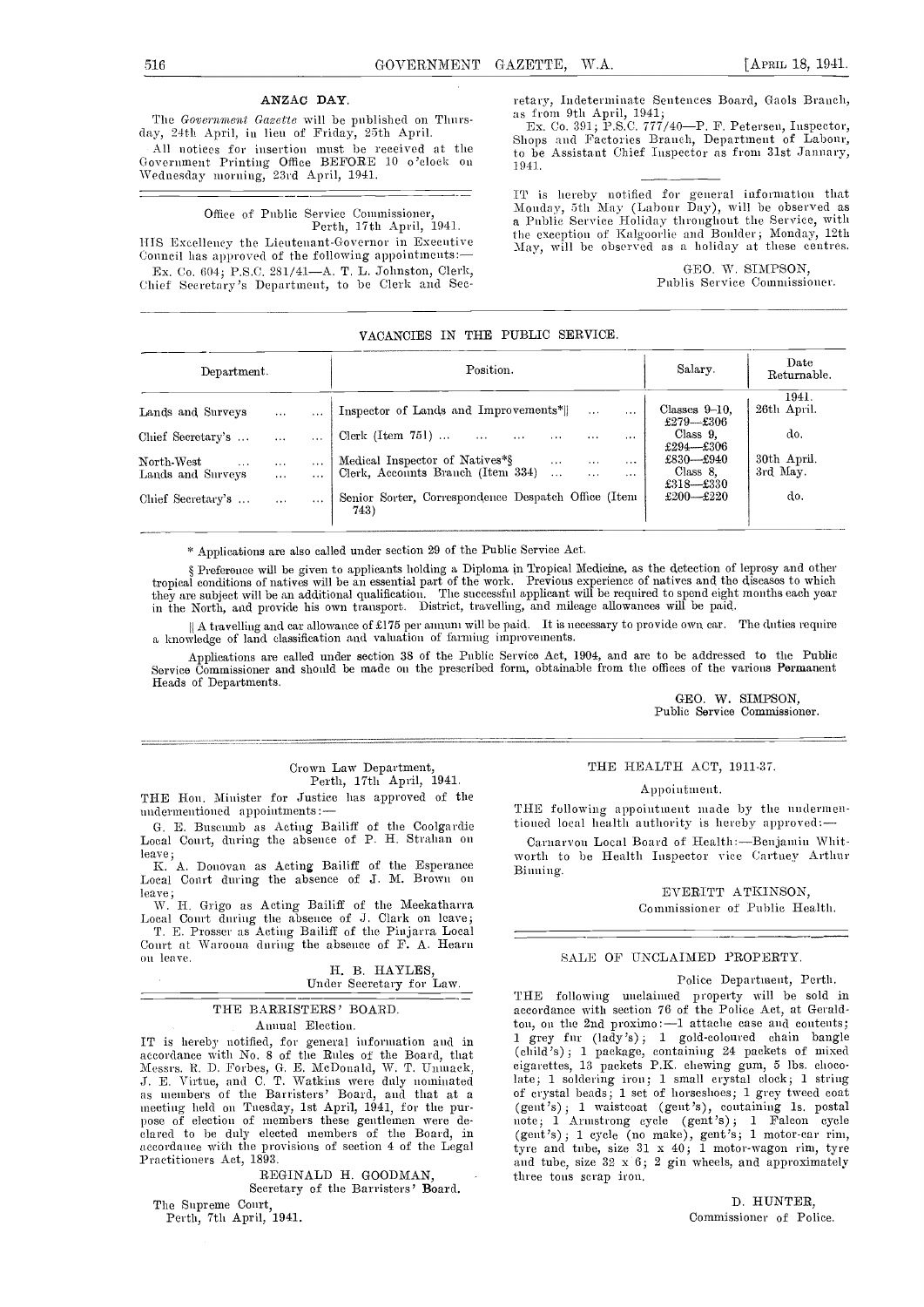THE undermentioned allotments of land will be offered for sale at public auction on the dates and at the<br>places specified below, under the provisions of the Land Act, 1933-1939, and its regulations:-

GOVERNMENT LAND SALES.

#### LEONORA.

22nd April, 1941, at 2 p.m., at the Mining Registrar's  $\begin{array}{c} \text{at 4s. per acre; classification pages 31} \\ \text{Office--} \\ \text{If, current 30, 11, 22, 33, 47, 48, 48, 47, 48, 47, 48, 47, 48, 47, 48, 47, 48, 47, 48, 47, 48, 47, 48, 47, 48, 47, 48, 47, 48, 47, 48, 47$ 

 $t$ Leonora-Town 595 to 598 (inclusive), lr. each, 599, 39.3p., 911, lr., £12 10s. each.

tSnbject to leasehold conditions only and that the lessee shall not be entitled to convert the lot to fee simple at any future date.

All improvements on tie land offered for sale are the property of the Crown, and shall be paid for as the property of the Crown, and shall be paid for as the Minister may direct, whose valuation shall be final and becation

feet below the natural surface, except in mining districts, where it is granted to a depth of 40 feet or 20  $\frac{1}{2}$  being feet only. G. L. NEEDHAM, Under Secretary for Lands.

NORTHAM LAND AGENCY-WITHDRAWAL NOTICE.

Department of Lands and Surveys, Perth, 16th April, 1941.

Corr. 1868/37. (Plan 2013/40, Fl.) IT is hereby notified, for public information, that Avon Locations 713, 6477, and 11486 have been withdrawn from selection.

C. L. NEEDHAM, Under Secretary for Lands.

#### LAND OPEN FOR SELECTION.

IT is hereby notified, for general information, that the areas scheduled hereunder are available for selection under Part V. of the Land Act, 1933-1939, and the feite regulations appertaining thereto, subject to the pro-<br>visions of the said Act.

Applications must be lodged at the Land Agency Office as specified hereunder not later than the date  $\frac{0}{10}$ specified, but may be lodged before such date if so  $\frac{ac}{ac}$ <br>desired.

All applications lodged on or before such date will be treated as having been received on the closing day, and if there are more applicants than one for any block, the Lead board. Should any lands remain such that is been the distributed by the Land Board. Should any lands remain unselected such will continue available until applied for or otherwise dealt with.

If a Land Board sitting becomes necessary, the appli- cants for the blocks will be duly notified of the date, time, and place of the meeting of tile Board, and there shall be an interval of at least three days between the L

closing date and the sitting of the Board. If an applicant wishes to appear before the Land Board in person he may apply to the Head Office or  $\qquad$  El 14s. 5d.; to civilians, at 5 per cent, p.a.—fil 18s. 3d.; to the Clerk in Charge of any of the District or Branch Land Offices for a certificate to the Railway Depart-<br>ment which, on presentation at the nearest Railway<br>Station will entitle him to a Return Ticket, at Concession Rates, to the place where the Board will sit, avail- able for seven days from the date of issue.

The selector of a Homestead Farm from any location must take the balance thereof, if any, under Conditional Purchase.

All niarketable timber, including sandalwood and Yilg<br>mallet, is reserved to the Crown, subject to the pro-<br>visions of clause 18 of the regulations.

#### SCHEDULE.

#### WEDNESDAY, 23rd APRIL, 1941.

#### ALBANY LAND AGENCY.

Plantagenet District (near Hallowell).

Open under Part V. (secs. 47 and 49 only).

Corr. No. 163/41. (Plans 452C/40, D4; 456D/40, D1.) Location 4330, containing 210a. 3r. 1p., at 8s. 6d. per acre; classification page 72 of 5818/07; subject to Agricultural Bank indebtedness and to timber conditions;<br>being E. Atkinson's cancelled application.

#### KATANNING LAND AGENCY.

Kojonup District (about 12 miles south-east of Kwobrup).

Open under Part V. (sees. 47 and 49 only). Corr. No. 4709/26. (Plan 417/80, E and F3.)<br>Locations 6231 and 6232, containing 1,767a. 0r. 21p.,

Locations 6231 and 6232, containing 1,767a. Or. 21p., at 4s. per acre; classifications pages 38 and 39 of 4709/26; subject to payment for improvements; being H. C. Parker's forfeited Lease 3116/870.

#### NARROGIN LAND AGENCY.

\Vihhiimmmis District (about six miles south-east. of Popanyimining).

binding of the particulars of these sales may be obtained and the purchaser. Plans and to the condition that the obtained at this Office. Land sold to a depth of 200 poison must be evaluated to the satisfaction of the Location 11759, containing 455a. Or. 4p., at 2s. 3d. per acre; classification page 9 of 5979/28; subject to payment for imimprovenments and to the condition that tile poison nust he eradicated to time satisfaction of time Minister for Lands before the Crown grant will issue; being H. W. Box's forfeited Lease 68/1420.

#### NORTHAM LAND AGENCY.

Victoria District (about 16 miles south-west of Nugadong).<br>(Plan 89/80, A4.)

Con'. No. 414/38. (Plan 89/80, A4.)

Location 8855, containing 4,997a. 11. 24p., at 4s. 3d. per acre; classification page 21 of 414/38; subject to exemption from road rates for two years from date of approval of application; being D. A. O'Neill's forfeited Lease 347/1879.

Roe District (about 14 miles east of Narembeen).<br>Corr. No. 6046/28. (Plan 5/80, E4.)

Corr. No. 6046/28. (Plan 5/80, E4.) Location 286, containing 975a. ir. 23p., at 2s. Pd. per acre; classification page  $4$  of  $6046/28$ ; subject to exemption from road rates for two years from date of approval of application; being W. J. Runting 's forfeited Lease 68/1621.

Ninghan District (about four miles south of Moondon).

Corr. No. 1627/37. (Plans 66/80, F4 and 67/80, A4.)<br>Location 3781, containing 319a. 3r., at 5s. 3d. per acre; classification page  $6$  of 1627/37; subject to exemption from read rates for two years from date of approval of application; being F. Dyer's forfeited Lease 347/1822.

#### PERTH LAND AGENCY.

Peel Estate (about  $3\frac{1}{2}$  miles south-east of Wellard).

Open under Part V. of the Land Act, 1933-1939, as modified by Part VIII.

Corr. 1.392/37. (Plan 341D/40, C3.)

Location 588, containing 57a. 3r. 31p; purchase money --- £76 10s.; half-yearly instalments first five years, interest only:—to returned soldiers, at  $4\frac{1}{2}$  per cent. p.a.—<br>£1 14s. 5d.; to civilians, at 5 per cent, p.a.—£1 18s. 3d.;<br>half-yearly instalments over the balance (35 years), in-<br>cluding principal and interest:—to retu ing to this Estate; being M. R. Trainer's forfeited Lease 347/1466.

#### SOUTHERN CROSS LAND AGENCY.

Yilgarn District (about  $1\frac{1}{2}$  miles north of Boddalin). Corr. No. 1367/25. (Plans 35/80, F4, and 36/80, A4.) Location 496, containing 926a. Or. '7p., at 4s. pci' acre; classification page 16 of 1367/25; subject to pay-<br>ment for improvements, to mining, timber, and Goldfields Firewood conditions; being W. Johnson's forfeited Leases  $20323/68$  and  $39964/55$ .

Jilbadji District (about 22 miles south of Moorine Rock).

Corr. No. 615/38. (Plan 23/80, D3.)

Location 461, containing 1,940a. 2r. 38p., at 3s. per acre; classification page 94 of 1071/2S, Vol. 1; subject to payment for improvements and to mining conditions; being A. M. Mackenzie's forfeited Lease 347/2004.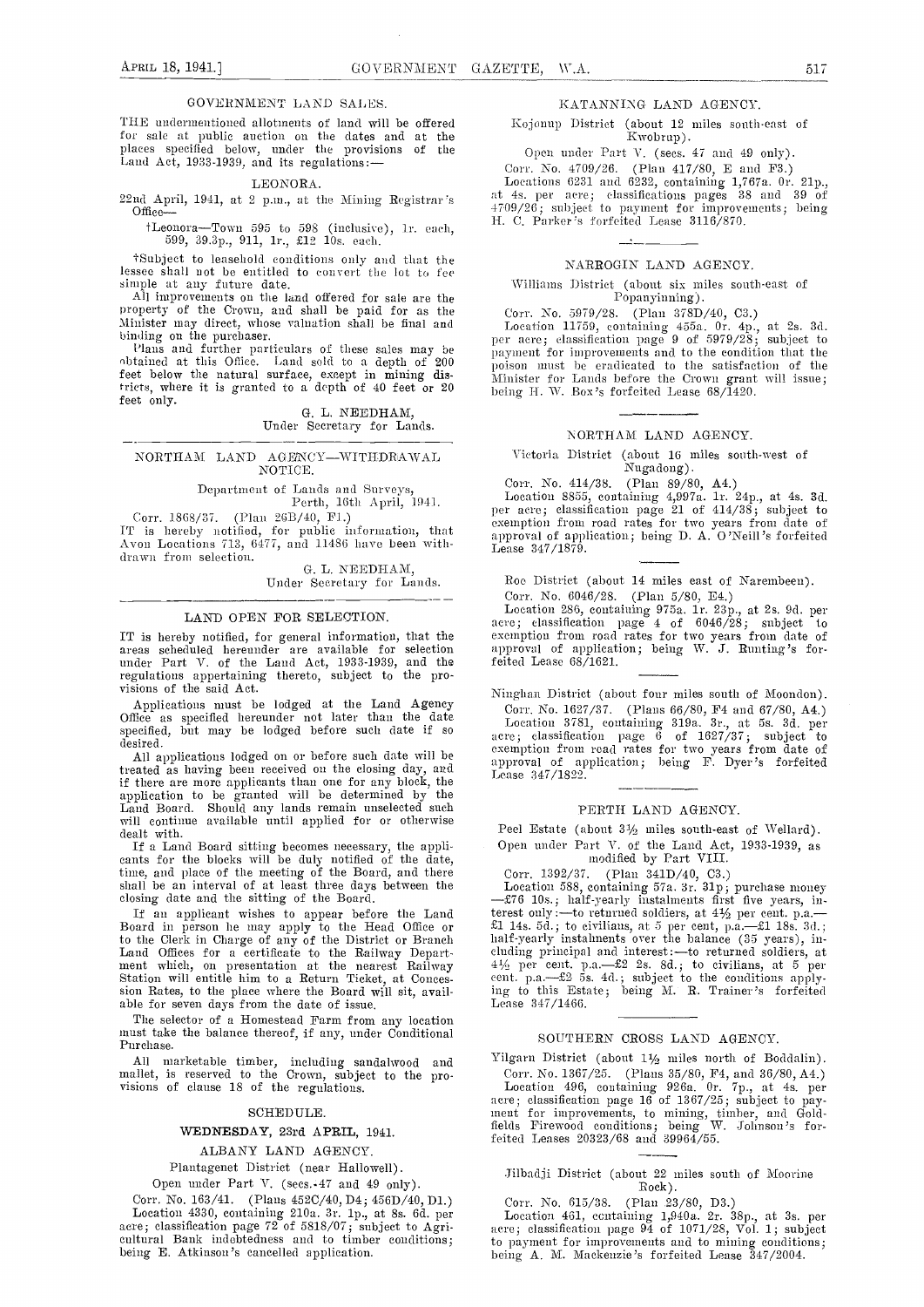### THURSDAY, 24th APRIL, 1941.

BRIDGETOWN LAND AGENCY.

Nelson District (about three miles south-east of'

Nannup).<br>(Plan 439A/40, C2.)

Corr. No. 2646/30. (Plan 439A/40, C2.)<br>Location 11060, containing 158a. 1r. 1p., at 11s. per<br>acre; subject to Agricultural Bank and I.A.B. indebtedfor the conditions; being W. J. Alexander's forfeited Lease 55/1920.

#### WEDNESDAY, 30th APRIL, 1941.

#### ALBANY LAND AGENCY.

Porongorup Estate (near Mt. Barker). Open under Part V. of the Land Act, 1933-1939, as modified by Part Viii.

Corr. 1348/38. (Plan Porongorup Estate.)<br>Lot 1, containing 57a. 3r. 12p; purchase money:— £31 6s. 3d.; half-yearly instalments first five years, in-<br>terest only :—to returned soldiers, at  $4\frac{1}{2}$  per cent. p.a.— 14s. 1d.; to civilians, at 5 per cent. p.a.—15s. 8d.; half-<br>yearly instalments over the balance (35 years), including principal and interest :—to returned soldiers, at  $4\frac{1}{2}$   $\frac{1,00}{2}$ per cent. p.a.—17s. 5d.; to civilians, at 5 per cent. p.a.—  $p$ ISs. 7d. This lot will only be granted to the applicant who satisfies the Land Board that he possesses the neces-<br>sary capital and experience to successfully develop the holding; being A. Whyte's forfeited Lease 3127/505.

#### NARROGIN LAND AGENCY.

Roe District (about two miles east of Pingaring). Corr. No. 1360/33. (Plan 376/80, E4.)

Location 1303 and 1912, containing 350a. 0r. 12p., at 7s. 6d. per acre; classification page 8 of 1360/33;<br>7s. 6d. per acre; classification page 8 of 1360/33;<br>exempt from road rates for two years from date of approval of application and subject to eradication of poison before the Crown grant issues; being F. O'Neill's forfeited Leases 68/4085 and 74/1760.

#### NORTHAM LAND AGENCY.

Victoria District (about  $9\frac{1}{2}$  miles west of Buntine). Corr. No. 2663/35. (Plan 89/80, A1 and 90/80, F1.)<br>
Location 8483, containing 4,950a. 0r. 30p., at 2s. 6d.<br>
per acre; classification page 59 of 2663/35; subject to<br>
payment for improvements; being K. C. Butler and J.<br>
M. B

Avon District (about four miles west of Campion). Corr. No. 1949/36. (Plan 35/80, B1.)

Location 15372, containing 1,412a, 2r. 19p., at 4s. 3d. 25800<br>per acre; classification page 28 of 1949/36; subject to payment for improvements; being W. J. Simms' forfeited Lease 347/1294.

Avon District (about  $2\frac{1}{2}$  miles south-west of Kwelkan). Open under Part V. (sees. 47 and 49 only).

Corr. No. 13170/10. (Plan 34/80, D2.)

Locations 15491 and 9291, containing 1,261a. 1r., at 8s, per acre; classification page 217 of 13170/10; and<br>Location 22632, containing 4a. 1r. 13p., at 15s. per acre;<br>closed road; subject to Agricultural Bank, Industries<br>Assistance Board, and Minister for Lands' indebtedness, and a cropping lease expiring 28/2/42; being A. G. Mitt-ray's forfeited Leases 27904/55, 38374/55, and 979/57.

#### PERTH LAND AGENCY.

Peel Estate (four miles west of Karnup), Open under Part V. of the Land Act, 1933-1939, as modified by Part VIII.

Corr. 2767/40. (Plan 341D/40, A and B4.)

Locations 600, 601 and 602, containing 410a. 3r. 34p. purchase money :--\$256 17s.; half-yearly instalments first five years, interest only: -- to returned soldiers, at Co (41/2 per cent. p.a. -- £5 15s. 7d.; to civilians, at 5 per Localities. Let us at 5 per let the cent. p.a. -- £6 8s. 5d.; half-yearly instalments over the per

to returned soldiers, at  $4\frac{1}{2}$  per cent. p.a.- $\frac{27}{3}$  3s. 3d.; to civilians, at 5 per cent.  $p.a. -x7$  12s. 4d.; subject to the conditions applying to this Estate; being A. T. Sloan's cancelled application.

#### SALMON GUMS LAND AGENCY.

Fitzgerald District (about two miles south-west of Salmon Gums).

Open under Part V. (secs. 47 and 49 only).

Corr. No. 153/37. (Plan 392/80, B3.)<br>Locations 247 and 252, containing 1,547a. Or. 16p.,<br>at 6s. per acre; subject to Agricultural Bank indebtedat Os. per- acres; subject to Agricultural Bank indebted-<br>ness and a grazing Lease expiring 18/9/43; being T.<br>Devlin's forfeited Lease 348/617.

#### SOUTHERN CROSS LAND AGENCY.

Yilgarn District (about two to  $3\frac{1}{2}$  miles north-west of Bullfinch).

Corr. No. 2556/37. (Plan 53/80, B4.)<br>Locations 600, 602, and 603, containing 870a. 0r. 13p., 1,000a. 3r. 25p., and 999a. 3r. 18p. respectively, at 4s. per-acre each; subject to payment for improvements at capital values of £250, £175, and  $\pm 270$  respectively; heing G. Boaden's cancelled Lease 3116/750.

Leake District (near Holleton).

Open under Part V. (sees. 47 and 49 only). Corr. No. 1075/33. (Plun 6/80, CI.)

Location 18, containing  $2,277a.$  2r. 39p., at 3s. 3d. per acre; classification page 25 of 1787/28; subject to<br>Agricultural Bank indebtedness; being M. Drabble's forfeited Lease 68/3890.

Jilbadji District (near Mt. Hampton).

Open under Part V. (secs. 47 and 49 only).

Corr. No. 2238/32. (Plan 6/80, B1 and 2.)<br>Location 556, containing 1,626a. 2r. 17p., at 5s. 6d.<br>per acre; classification page 1 of 1788/28; subject to per actor, chassification page 1 of 1788/28; subject to Agricultural Bank indebtedness and to mining conditions; being E. M, F. Evans' forfeited Lease 55/2439.

#### WAGIN LAND AGENCY.

Roe District (about 23 miles east of Newdegate). Open under Part V. (secs. 47 and 49 only).

Corr. No. 5823/26. (Plan 388/80, F3.)<br>Locations 939 and 1097, containing 1,831a. 2r. 16p.,<br>at 5s. 3d. per acre; classification page 12 of 5823/26;<br>subject to Agricultural Bank and I.A.B. indebtdness;<br>being H. E. Wells' fo

Roe District (about 23 miles east of Newdegate).

Open under Part V. (secs. 47 and 49 only).

Pair. No. 5288/26. (Plan 388/80, P3.) Locations 938 and 1352, containing l,348n. 3r. lip., at 6s. per ass-c; classification page 12 of 5822/26; subject to Agricultural Bank and Industries' Assistance Board indebtedness; being H. E. Wells' forfeited Leases 42478/55 and 25801/74.

# THURSDAY, 1st MAY, 1941.

### BRTDGETOWN LAND AGENCY.

Nelson District (about two miles south-east of Palgarup).

Open under Part V. (secs. 47 and 49 only).

Corr. No. 2/41. (Plan 439C/40, E4.)

Location 7291, containing 126a., at 13s. per acre; classification page 6 of 961/15; subject to Agricultural Bank and Industries' Assistance Board indebtedness; being I. Gibellini's cancelled application.

Nelson District (near-Balbarrup).<br>Corr. No. 1715/39. (Plan 439C/40, F4.)<br>Location 11328, containing 24a. 0r. 22p., at 11s. 6d. per acre (excluding survey fee); classification page 16 of File 1715/39; available to adjoining holders only,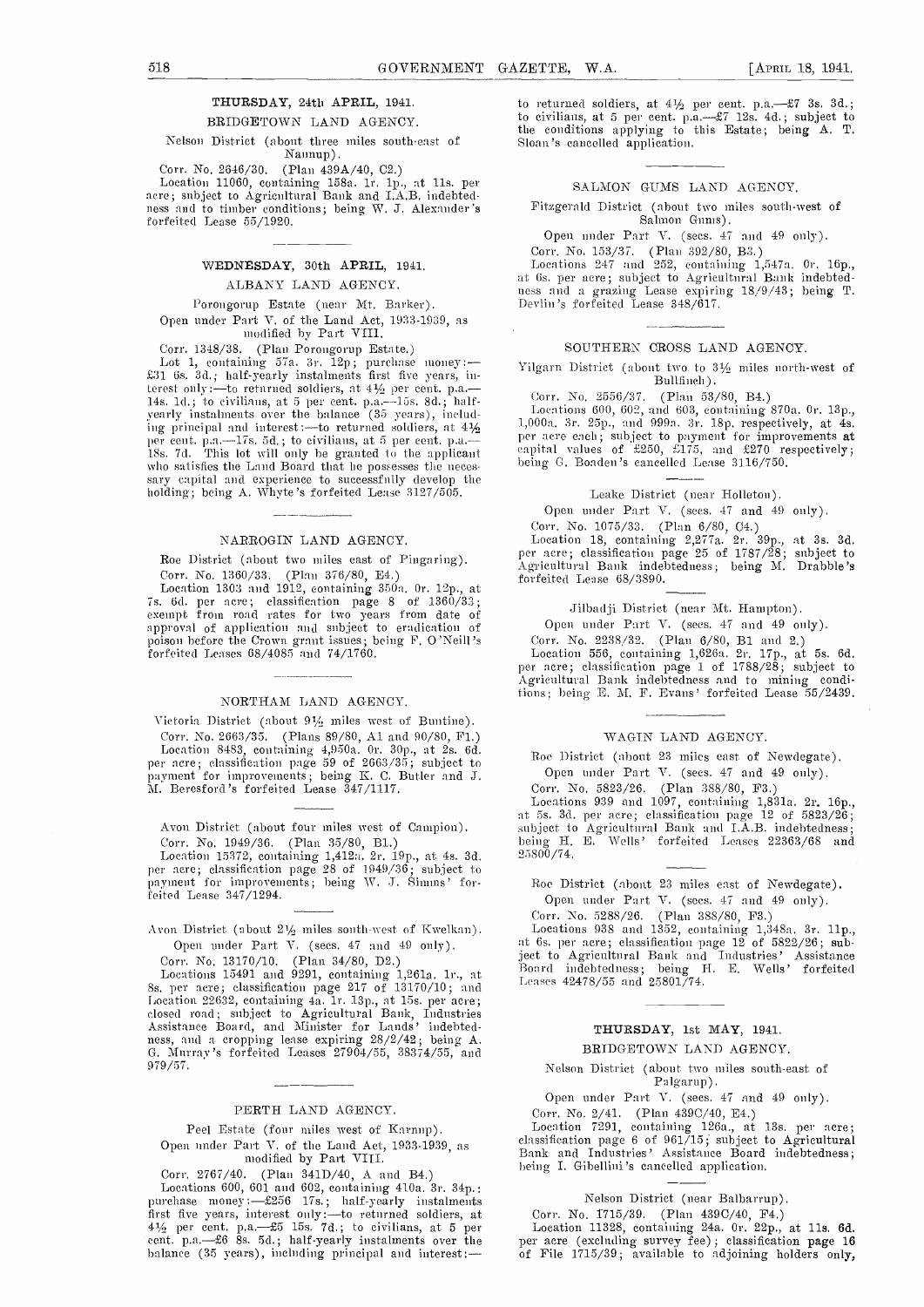subject to the usual timber reservation conditions and to the payment of the sum of six pounds (part survey fee) with application.

Nelson District (near Lonesome Gully).<br>Corr. No. 2158/39. (Plan 442B/40, F1.)

Corr. No. 2158/39. (Plan 442B/40, F1.) <sup>5</sup><br>Location 11332, containing 19a. 3r. 37p., at 15s. per<br>acre (excluding survey fee); classification page 14 of 2158/39; available subject to the usual timber reser-<br>vation conditions, to the adjoining holder only.

### WEDNESDAY, 7th MAY, 1941.

#### ALBANY LAND AGENCY.

Plantagenet District (about  $1\frac{1}{2}$  miles north of Chorkerup).

Corr. No. 876/40. (Plan 451 /80, B2 & 3.) Location 4740, containing 159a. 3i. Yip., at 7s. per acre; classification page S of File 2614/31; exempt<br>from road rates for two years from date of approval<br>of application and subject to timber conditions; being Cor.<br>D. B. McNaught's cancelled application. Th

#### KATANNING LAND AGENCY.

Plantagenet District (about 21/2 miles south of Toolbrunup Siding.)

Corr. No. 2047/38. (Plan 436A/40, C2.)<br>Location 3125, containing 500a. 2r. 8p., at 2s. 6d. From road rates for two years from date of approval<br>of approval over or along which the portion of road<br>of application and subject to the eradication of the<br>poison to the satisfaction of the Minister for Lands<br>before the C

Kojonup District (about 8 miles north-east of Muradup).

Corr. No. 261/36. (Plans 416A/40, B2, and 416D/40, 133.)

Location 5109, containing 639a., at 2s. per acre; classification page 39 of 261/36; exempt from road rates for two years from date of approval of application; subject to timber conditions and to the eradication of the poison before the Crown grant will issue; being M. R. Aitchison's forfeited Lease 347/977.

#### NORTHAM LAND AGENCY.

Ninghan District (about  $5\frac{1}{2}$  miles south of Moondon).

Corr. No. 1905/32. (Plan 66/SO, F4, and 07/SO, A4.) Location 3708, containing 1169a. 3r. 25p., at 4s. 3d. per acre; classification page 6 of 1905/32; excuipt from road rates for two years from date of approval of Swan<br>application; being J. H. Procter's forfeited Lease be re<br>68/3716. ...

### Avon District (about two miles north-east of Jura Swan District and being<br>north-finally special contract Supply Legative Siding).

Corr. No. 2683/37. (Plan 4/SO, El.)

Location 13431, containing 236a. 1r. 25p., at 3s. Bounded<br>per acre; classification in 7934/11, Vol. 2; exempt from 88 measurin per acre; elassification in 7934/11, Vol. 2; exempt from as measuring 2 chains 50 links<br>road rates for two years from date of approval; being on the north by the south<br>F. C. Plant's forfeited Lease 365/656.<br>measuring 1 cha

#### THURSDAY, 8th MAY, 1941. BRIDGETOWN LAND AGENCY.

Sussex District (about  $1\frac{1}{2}$  miles south of Ludlow).

Corr. No. 1381/39. (Plan 413B/40, E2.)<br>Locations 2269 and 2678, containing 132a. 0r. 37p., Locations 2269 and 2678, containing 132a. Or. 37p., objection at 6s. 6d. per acre (if taken together); classification lodg pages 13 of 5115/24, and 3 of 2137/31, exempt from hext a cave road rates for two years from date of approval of ander the opplication, and subject to the conditions relating to selection in this district; also to timber conditions; being J. Thomas's cancelled application.

G. L. NEEDHAM,

Under Secretary for Lands.

#### LAND OPEN FOR PASTORAL LEASING.

Under Part VI. of the Land Act, 1933-1939. ['P is hereby notified that the land described hereunder will be available for general selection under Part VI. of the Laud Act, 1933-1939, on and after the date specified :-

#### WEDNESDAY, 23rd APRIL, 1941. PERTH LAND AGENCY.

Eastern Division.

Yilgarn District (about 13 miles north-east of Corinthia, near Tin Hill).<br>Corres. 224/37. (Plaus 36 and 53/80, 24/300.)

Corres. 224/37. (Plans 36 and 53/80, 24/300.) That area of unsurveyed land, containing about 64,680 acres, being W. P. Forrester's forfeited Pas-<br>toral Lease No. 395/823.

#### WEDNESDAY, 7th MAY, 1941.

PERTH LAND AGENCY.

Kimberley Division.

Numalgun District, (near Packhorse Range).

Corr. 1191/39. (Plan 139/300.)

That area of nnsurveyed land, containing about 120.000 acres, which has been excluded from H. H. J. Coate 's Pastoral Lease No. 396/628.

G. L. NEEDHAM,

Under Secretary for Lands.

#### THE ROAD DISTRICTS ACT, 1919-1939. Closure of Road.

WE, E. W. Richards and M. M. Clemens, being the hereunder described passes, have applied to the  $road, viz: -$ 

Quairading.

1147/40.<br>Q62:-The surveyed road passing along the east and south boundaries of Avon Location 7817; from the north-east corner of said location to Road No. 2849 at its south-west corner. (Plan 343B/40, El.)

> E. W. RICHARDS. M. M. CLEMENS.

I, H. M. Growden, on behalf of the Quairading Road Board, hereby assent to the above application to close the road therein described.

H. M. GROWDEN,

—————

Chairman Quairading Road Board.<br>7th April, 1941.

TRANSFER OF LAND ACT, 1893.<br>Application 2301/1940.

TAKE notice that L. Whiteman Limited of Middle Swan brick manufacturers have made application to be registered under the Transfer of Land Act 1893 as the proprietor of an estate in fee simple in possession in the following parcel of land situate in the

part of Swan Location 15 and being Lot 89 on Plan 1236 deposited in the Office of Titles containing 1 rood

Bounded on the west by the east boundary of Lot

On the north by the south boundary of Lot 99

On the east by the west boundary of Lot 90 measur-<br>ing 2 chains 50 links.

And on the south by part of the north boundary of Charles street measuring 1 chain.<br>And further take notice that all persons other than

time applicant claiming to have any estate right title or interest in the above parcel of laud desiring to object to the said application are hereby required to lodge in this Office on or before the 2lst day of May next a caveat forbidding the said land being brought under the operation of the said Act.

# A. W. B. GLEADELL, Registrar of Titles.

Office of Titles, Perth, this 16th day of April, 1941. Parker & Parker, Solicitors, Perth, Solicitors for the Applicant.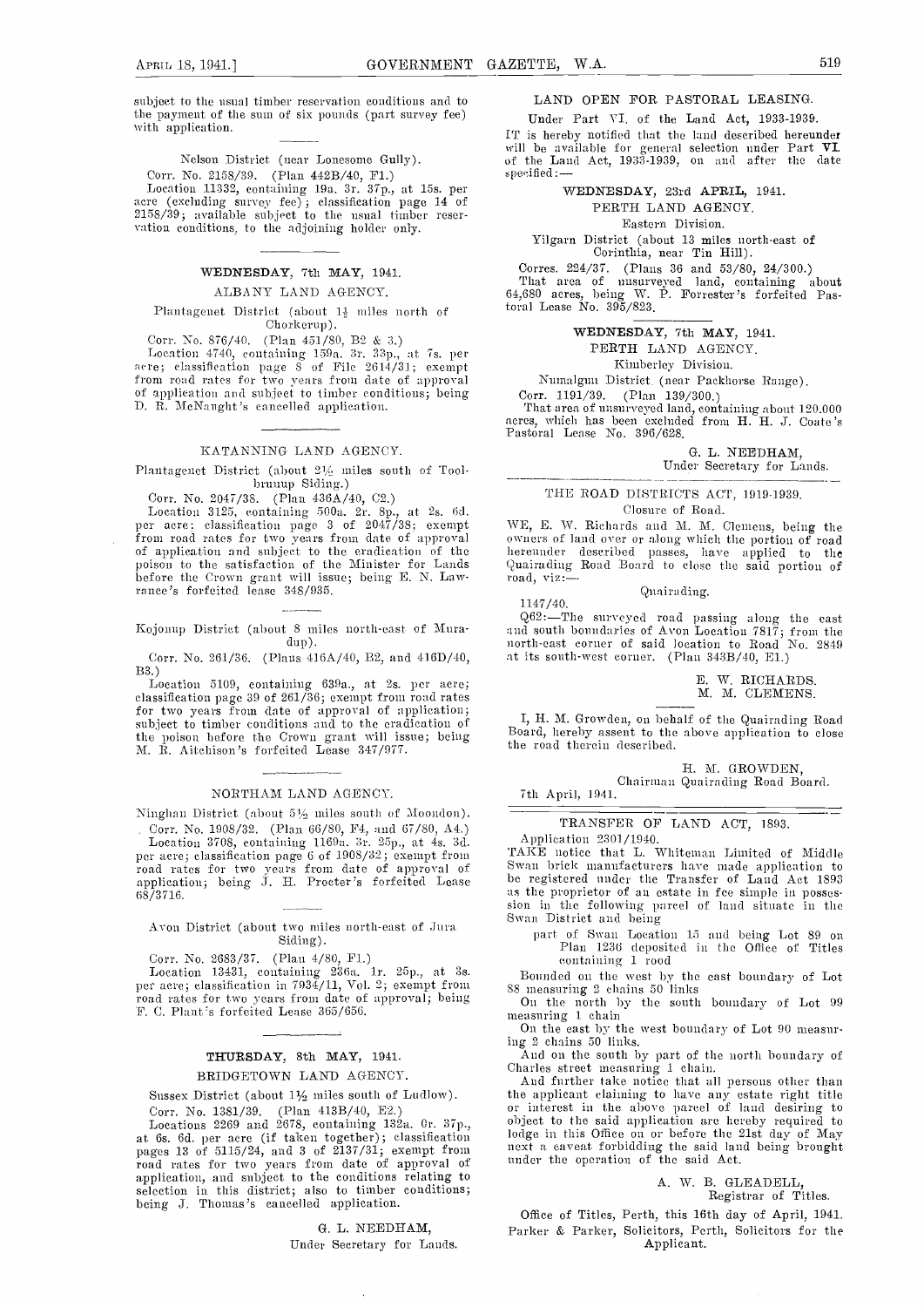#### TENDERS FOR PUBLIC WORKS.

| Date of<br>Notice. |    | Nature of Work.                                                                                                                             | Date and Time<br>for Closing.                                | Where and when Conditions of Contract, etc.,<br>to be seen.                                                                                                                                                                                                                 |
|--------------------|----|---------------------------------------------------------------------------------------------------------------------------------------------|--------------------------------------------------------------|-----------------------------------------------------------------------------------------------------------------------------------------------------------------------------------------------------------------------------------------------------------------------------|
| 1941.              |    |                                                                                                                                             | 1941.                                                        |                                                                                                                                                                                                                                                                             |
| April<br>April     | 16 | Kalgoorlie School of Mines—Ad- 6th May<br>ditions and Renovations (9157)<br>Northam High School—External<br>Painting and Renovations (9158) | $(2.30 \text{ p.m.} \text{ Tuesday})$<br>$\cdots$<br>6th May | Contractors' Room, Public Works Department, Perth,<br>and at P.W.D., Kalgoorlie, on and after Tuesday,<br>$22nd$ , April, $1941$ .<br>Contractors' Room, Public Works Department, Perth,<br>and at Water Supply Office, Northam, on and after<br>Tuesday, 22nd April, 1941. |

Tenders, together with the prescribed deposit, are to be addressed to " The Hon. the Minister for Works, Public Works Department, The Barracks, St. George's terrace, Perth," and must be indorseci "Tender." The lowest or any tender will not necessarily be accepted.

> W. S. ANDREW, Under Secretary for Public Works.

TEXDERS FOR PURCHASE.

| Government Property. | Date and Time for<br>Closing. | Where and when Conditions of Contract may be seen.                                                                                                                                    |
|----------------------|-------------------------------|---------------------------------------------------------------------------------------------------------------------------------------------------------------------------------------|
|                      | 1941.                         |                                                                                                                                                                                       |
|                      |                               | avensthorpe Residency   [230 p.m. Thesday]<br>22nd April    Perth and Katauning and Police Station, Ravens-<br>1990     29th April       P.W.D., Perth, and Natauning and Police Stat |
|                      |                               | Monday, 14th April, 1941.                                                                                                                                                             |

Tenders, together with the prescribed deposit, are to be addressed to "The Hon. Minister for Works, Public Works Department, The Barracks, St. George's terrace, Perth," and must be indorsed "Tender." The highest or any ten

Department of Public Works, Perth, 8th April, 1941.

W. S. ANDREW, Under Secretary for Public Works.

#### METROPOLITAN WATER SUPPLY, SEWERAGE, AND DRAINAGE DEPARTMENT.

#### M.W.S. 667/40.

YOTICE is hereby given, in pursuance of section 96 of the Metropolitan Water Supply, Sewerage, and the teen<br>Drainage Act, 1909, that water mains have been laid to t in the uudermentioned streets, in districts indicated:

#### East Fremautle Municipality.

:134/41-Phillip road, from Lot 77 to Lot 76-Westerly.

#### Canning Road District.

westerly.

#### Perth Road District.

- $312/11$ ;  $373/41$ —The Arcade, from Lot 912 to Lot 935 R.G. No.  $43/33$ .<br>St. Brigid's terrace—South-easterly. The is barely as
- $226/41$  –Collingwood street, from Hatton street to Lot  $72$  –North-westerly.
- 911/33-Johnson road, from Swan Bank road to Hardey road-North-easterly; Hardey road, from Johnson road to Lot 562-South-easterly.
- $1941$ .  $195/41$ —Lord street, from Lot  $512$  to Lot  $510$  Northerly.
- 52/41-Bailey street, from The Esplanade to Lot 267-<br>Easterly.

And the Minister for Water Supply, Sewerage, and Drainage is, subject to the provisions of the said Act, prepared to supply water from such mains to lands within rateable distance thereof.

Dated at Perth this 18th day of April, 1941.

J. C. HUTCHINSON, Under Secretary.

### BAYSWATER ROAD BOARD.

Pound-keeper and Dog License Collector. IT is hereby notified, for general information, that Mr. Arthur Felix Hill, of 37 Slade street, Bayswator, has been appointed Pound-keeper and Dog License Collector to the above district as from 7th April, 1941, in lieu<br>of Mr. Lance Wells (resigned).

By Order of the Board,

A. B. BONE,

Secretary.

#### APPOINTMENT

 $308/41$ -Oak street, from Lot 13 to Lot 12-South. (under section 5 of Registration of Deaths and Mar-Trages Amendment Act, 1907, and section 2 of the Registration of Births, Deaths, and Marriages Act Amendment Act, 1914).<br>Registrar General's Office,

R.G. No. 43/33. Perth, 17th April, 1941.<br>IT is hereby notified, for general information, that<br>Constable W. S. Perry has been appointed to act, tem-<br>porarily, as Assistant District Registrar of Births and potatily, as the Blackwood Registry District, to reside at Greenbushes, during the absence on leave of Constable D. Leahy; appointment to date from 7th April,

B. J. LITTLE, Acting Registrar General.

#### LOST CASH ORDER.

Agricultural Bank,<br>Perth, 16th April, 1941.<br>THE undermentioned Cash Order drawn by the Agri-<br>cultural Bank has been lost and payment has been stopped; it is proposed to issue a fresh Cash Order in<br>lieu thereof:—C/O. No. 47827; value £4 14s. 3d.;<br>J. McMahon; 24/2/41; Lake Grace.

> CL. CLARKE, General Manager.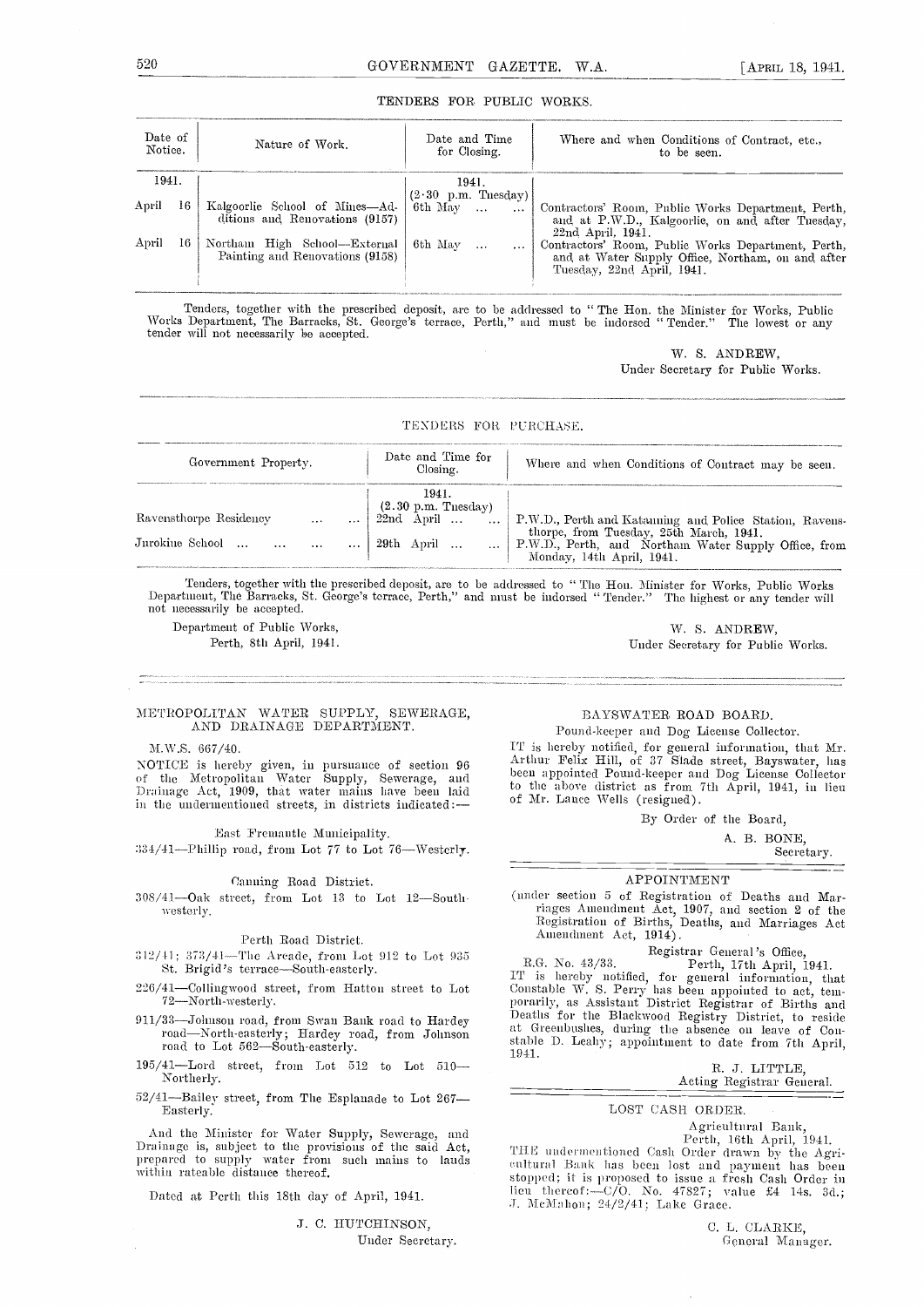### WESTERN AUSTRALIAN GOVERNMENT TENDER BOARD.

#### Accepted Tenders.

| Tender<br>Board<br>No. | Date.              | Contractor.                              | Sche-<br>dule<br>No. | Particulars.                                                                                                                                                 | Department<br>concerned.                                               | Rate.                                                       |
|------------------------|--------------------|------------------------------------------|----------------------|--------------------------------------------------------------------------------------------------------------------------------------------------------------|------------------------------------------------------------------------|-------------------------------------------------------------|
| 44/38                  | 1941.<br>9<br>Apl. | Sara & Cook, Ltd.                        | $\cdots$             | Butter for Government Institu-<br>tions, etc., for 4 weeks ending<br>10th May, 1941-<br>Local (if available)                                                 | Various                                                                | ls. 6d. per lb.                                             |
| 241/41                 | Apl.<br>-10        | D. Lambert<br>$\cdots$                   | 82A.<br>1941         | $\sim$ $\sim$<br>Imported<br>$\cdots$<br>$\cdots$<br>Less 1d. per box rebate<br>Cartage of Machinery (No. 10<br>Steam Excavator), as<br>per<br>Items 1 and 2 | $\ldots$<br>$\cdots$<br>.<br>$\cdots$<br>Public Works<br>$\sim$ $\sim$ | 1s. $6\frac{1}{4}d$ . per lb.<br>Rates on applica-<br>tion. |
| 197/41                 | -16<br>Apl.        | National Clothing Co.<br>$(1939)$ , Ltd. | 72A.<br>1941         | Making and Trimming Uni-<br>forms for Claremont Mental<br>Hospital Attendants, as per<br>Items 1. 2, and $3$                                                 | Mental Hospitals                                                       | 37s. per suit.                                              |
| 215/41                 | do.                | H. Groom<br>$\ddotsc$<br>$\cdots$        | 75д,<br>1941         | 2,000 only Secondhand Corn-<br>sacks (Potato Sacks), as per<br>Item 1. delivered to State<br>Abattoirs, Midland Junction                                     | Agricultural<br>$\cdots$                                               | 5s. 6d. per doz.                                            |
| $, \,$                 | do.                | Perth Bag Exchange                       | ,                    | 5,000 only Secondhand Sugar<br>Bags (70lbs.), as per Item 2,<br>delivered to State Abattoirs,<br>Midland Junction                                            | do.<br>$\cdots$                                                        | 2s. 9d. per doz.                                            |

#### Addition to Contract.

| Tender Board No. | Date.             | Contractor.              | Particulars.                                                                                                               |
|------------------|-------------------|--------------------------|----------------------------------------------------------------------------------------------------------------------------|
|                  |                   |                          |                                                                                                                            |
| 883/40           | 1941.<br>April 16 | Esperance Salt Co., Ltd. | 100 tons Coarse Salt for Hides for Wyndham Meatworks, under Schedule 401a, 1940, at £2 18s. 6d. per ton, F.O.W. Fremantle. |

#### Tenders for Government Supplies.

| Date of<br>Schedule No.<br>Advertising.                  |                                            | Supplies required.                                                                                                                                                                                                                                                                                                                                                                                          |                          |  |  |
|----------------------------------------------------------|--------------------------------------------|-------------------------------------------------------------------------------------------------------------------------------------------------------------------------------------------------------------------------------------------------------------------------------------------------------------------------------------------------------------------------------------------------------------|--------------------------|--|--|
| 1941.<br>April $3 \ldots$                                | 77 <sub>A</sub> , 1941                     | Cement or Concrete Lining of 8in. int. dia. Cast Iron Water Main, approx.                                                                                                                                                                                                                                                                                                                                   | 1941.                    |  |  |
| April $7 \ldots$                                         | 81a, 1941                                  | 10 miles, for Albany Water Supply<br>Firewood for Pingelly Pumping Station, 120 cords at the rate of 3 cords per<br>week<br>and the state of the state of the state of<br>$\cdots$<br>$\cdots$                                                                                                                                                                                                              | April 24<br>April 24     |  |  |
| April 10                                                 | 83 <sub>A</sub> and 84 <sub>A</sub> , 1941 | Six-inch Granite Spalls, 6,400 tons, and $1\frac{1}{2}$ in. Granite Metal, 1,500 tons, for<br>Perth-Albany Road No. 1,000: Welshpool-Nicholson Road Section<br>$\ddotsc$                                                                                                                                                                                                                                    | April 24                 |  |  |
| April 17<br>$\sim 10^{-1}$<br>April 10<br>$\sim 10^{-1}$ | 86a, 1941<br>85a, 1941                     | Tea for Government Hospitals and Institutions and for Native Rations during<br>May<br>and the main the company of the company of the company of the company of the company of the company of the company of the company of the company of the company of the company of the company of the company of the company of<br>$\cdots$<br>  Firewood for Ora Banda State Battery-180 cords green and 25 cords dry | April 24<br>${\rm\,May}$ |  |  |

Tenders addressed to the Chairman, Tender Board, Perth, will be received for the above-mentioned supplies until 215 p.m. on the date of closing.

Tenders must be properly indorsed on envelopes, otherwise they are liable to rejection.

Tender forms and full particulars may be obtained on application at the Tender Board Office, Murray street, Perth. No tender necessarily accepted.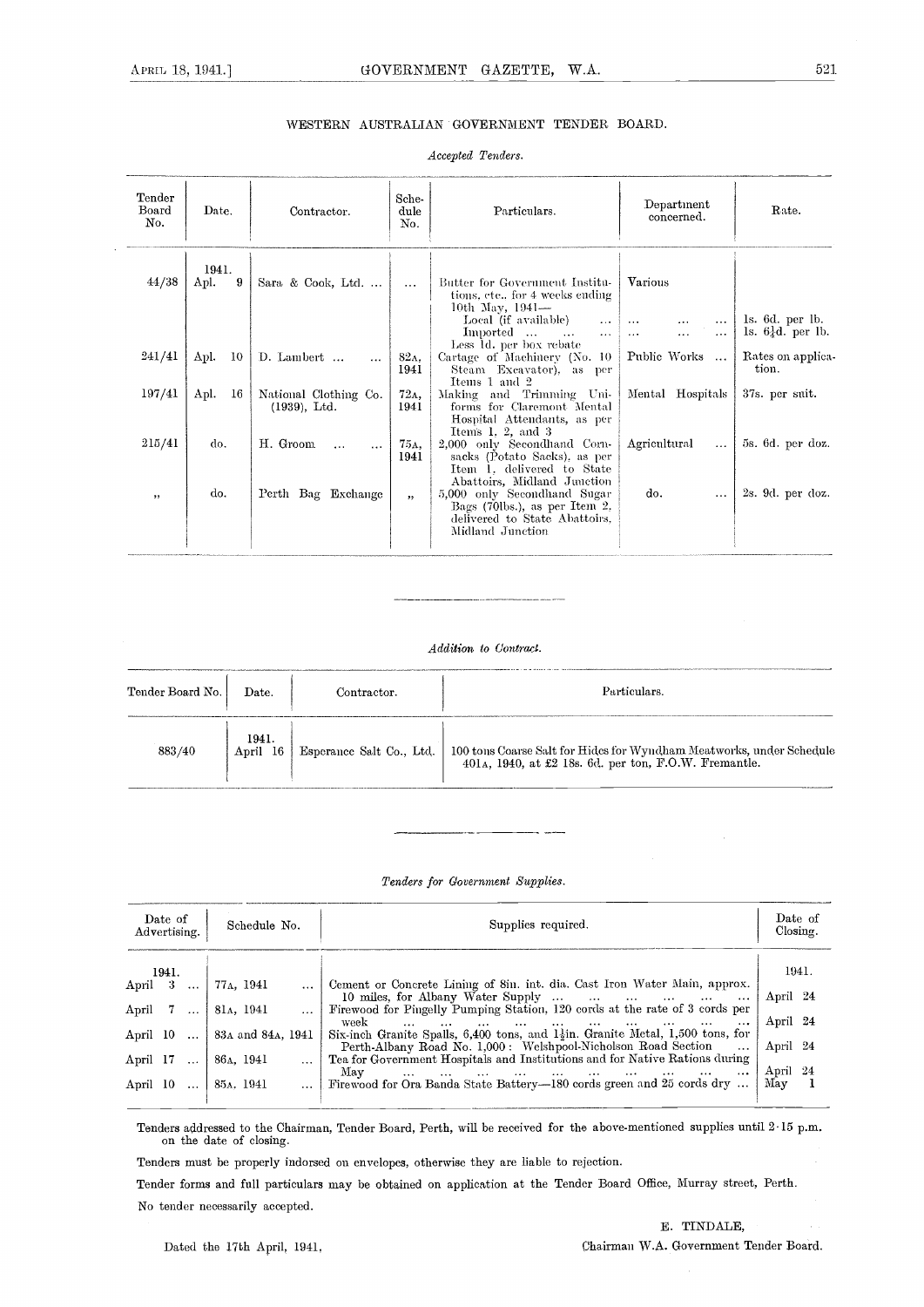#### THE MINING ACT, 1904 (Regulation 180).

### Warden's Office,

### Meekatharra, 3rd April, 1941.

TAKE notice that it is the intention of the Warden of the Goldfield mentioned hereunder, on the date mentioned, to issue out of the Warden's Court an order authorising the resumption of possession, for and on behalf of His Majesty, in accordance with regulation 180  $\,$  Natu of the Mining Act, 1904, of the undermentioned mining tenements. An order may issue in the absence of the registered holder, but should he desire to object to such order he must, before the date mentioned, lodge at the Warden's Office an objection containing the grounds of such objection, and on the date mentioned the Warden will proceed to hear and determine the same, in accordance with the evidence then submitted.

(Sgd.) W. 0. MANSBRIDGE, Warden.

To be heard at the Warden's Court, Meekatharra, on Garden Areas.<br>
Thursday, the Sth day of May, 1941.<br>
29 Williams, Williams, Big Bell; non-payment of rent

Nature of Holding, No. of Area, Name of Registered Holder, Address, Reason for Resumption.

#### MURCHISON GOLDFIELD.

liecka Iharra District.

#### Business Area.

224N-Garland, Ethel Kate; Bilyuin Pool via Meekatharra; non-paynient of rent and no Miner's Right.

#### Garden Area.

21N-Meek, Robert Thomas; Bilyuin Pool via Meekatharra; non-payment of rent and no Miner's Right.

#### Machinery Areas.

- 22N-Quinns Gold Mines, Limited; c/o O. L. Haines & Co., Perpetual Trustee Buildings, 89 St. George's terrace, Perth; non-payment of rent and no Miner's Right.
- 23N-Snell, William; Cullculli via Reedy; non-payment of rent and no Miner's Right.

#### Tailings Area.

24N-Quinns Gold Mines, Limited; c/o O. L. Haines & mentioned n Co., Perpetual Trustee Buildings, 89 St. George's terrace, Perth; non-payment of rent and no Miner's Right.

#### PEAK HILL GOLDFIELD.

#### Mineral Claims.

- 20PLewis, John Brook; Smith, George Noel Bernhard; Winter, Frederick George; Hogg, Bain; all being care of G. N. B. Smith, Peak Hill; non- payment of rent and no Miner 's Right.
- 21PLewis, John Brook; Smith, George Noel Bernhard; Winter, Frederick George; Hogg, Bain; all being care of G. N. B. Smith, Peak Hill; non- payment of rent and no Miner 's Right.
- 22PLewis, John Brook; Smith, George Noel Bern- hard; Winter, Frederick George; flogg, Bain; all being care of G. N. B. Smith, Peak I{ill; non-payment of rent and no Miner's Right.

#### THE MINING ACT, 1904

#### (Regulation 180).

# Warden's Office,<br>Cue, 1st April, 1941.

TAKE notice that it is the intention of the Warden of 41W-Associated Northern Ora Banda, No Liability; the Goldfield mentioned hereunder, on the date mentioned, to issue out of the Warden's Court an order authorising the cancellation of registration of the underauthorising the cancellation of registration of the under- mentioned mining tenements, in accordance with regulation 180 of the Mining Act, 1904. An order may issue in the absence of the registered holder, but should he desire to object to such order he must, before the date or Banda; non-payment of rent.<br>mentioned, lodge at the Warden's Office an objection 51W—Gilmore, Gordon Roy; 12 containing the grounds of such objection, and on the

date mentioned the Warden will proceed to hear and determine the same, in accordance with the evidence then submitted.

(Sgd.) W. 0. MANSBRII)GE, Warden.

To be heard at the Warden's Court, Cue, on Friday,<br>the 20th day of June, 1941.

Nature of Holding, No. of Area, Name of Registered Holder, Address, Reason for Resumption.

#### MURCHISON GOLDFIELD.

#### Cue District.

#### Machinery Area.

32--Moloney, Francis William; Turkauarra; non- payment of rent.

#### Tailings Area.

31-Moloney, Francis William; Tuckanarra; non-<br>payment of rent.

#### Garden Areas.

- 
- 20Williams, William; Big Bell; non-payment of rent and no Miner's Right.<br>31—Armstrong, Mary; Big Bell; non-payment of rent.<br>34—Stansfield, Samuel Bernard; Big Bell; non-payment<br>of rent.
- 
- 
- 
- 35—Maiolo, Cosimo; Reedy; non-payment of rent.<br>38—Johns, Richard Sydney, Cue; non-payment of rent.<br>39—Williams, Garnet; Big Bell; non-payment of rent.<br>26—Mackie, Andrew; Big Bell; non-payment of rent.
- 

#### Day Dawn District.

#### Garden Areas.

- 20D-Sheedy, Daniel Gladstone; Cue; non-payment of rent.
- 21D-Sheedy, Daniel Gladstone; Cue; non-payment of rent.

#### THE MINING ACT, 1904.

## (Regulation 180.)

Wardeu 's Office, Kalgoorlie, 3rd April, 1941. TAKE notice that it is the intention of the Warden of the Goldfield mentioned hereunder, on the date men-tioned, to issue out of the Warden's Court an order authorising the cancellation of registration of the under- mentioned mining tenements, in accordance with, regumentioned mining tenements, in accordance with regulation 180 of the Mining Act, 1904. An order may issue in the absence of the registered holder, but should he desire to object to such order he must, before the date mentioned, lodge at the Warden's Office an objection containing the grounds of such objection, and on the date mentioned the Warden will proceed to hear and determine the same, in accordance with the evidence then submitted.

(Sgd.) L. W. STOTTER, Warden.

- To be heard at the Warden's Court, Kalgoorlie on Tuesday, the 10th day of June, 1941.
- Nature of Holding, No. of Area, Name of Registered Holder, Address, Reason for Resumption.

#### BROAD ARROW GOLDFIELD

#### Business Areas.

- 70W-Finlayson, Mattie Carveth; Ora Banda; non-<br>payment of rent.
- payment of rent. The Bowden, Charles Daniel; Smith, James; Broad Arrow; non-payment of rent.<br>121W-Barclay, Charles Ballington; Grant's Patch; non-<br>payment of rent.
- 

#### Machinery Areas.

- 
- Associated Northern Ora Banda; non-payment of rent.<br>  $-$  Parker, Thomas John; Broad Arrow; non-pay-<br>
ment of rent.

#### Tailings Areas.

- 42W—Associated Northern Ora Banda, No Liability;<br>Ora Banda; non-payment of rent.<br>51W—Gilmore, Gordon Roy; 12 George street, Kal-
- goorlie; non-payment of rent.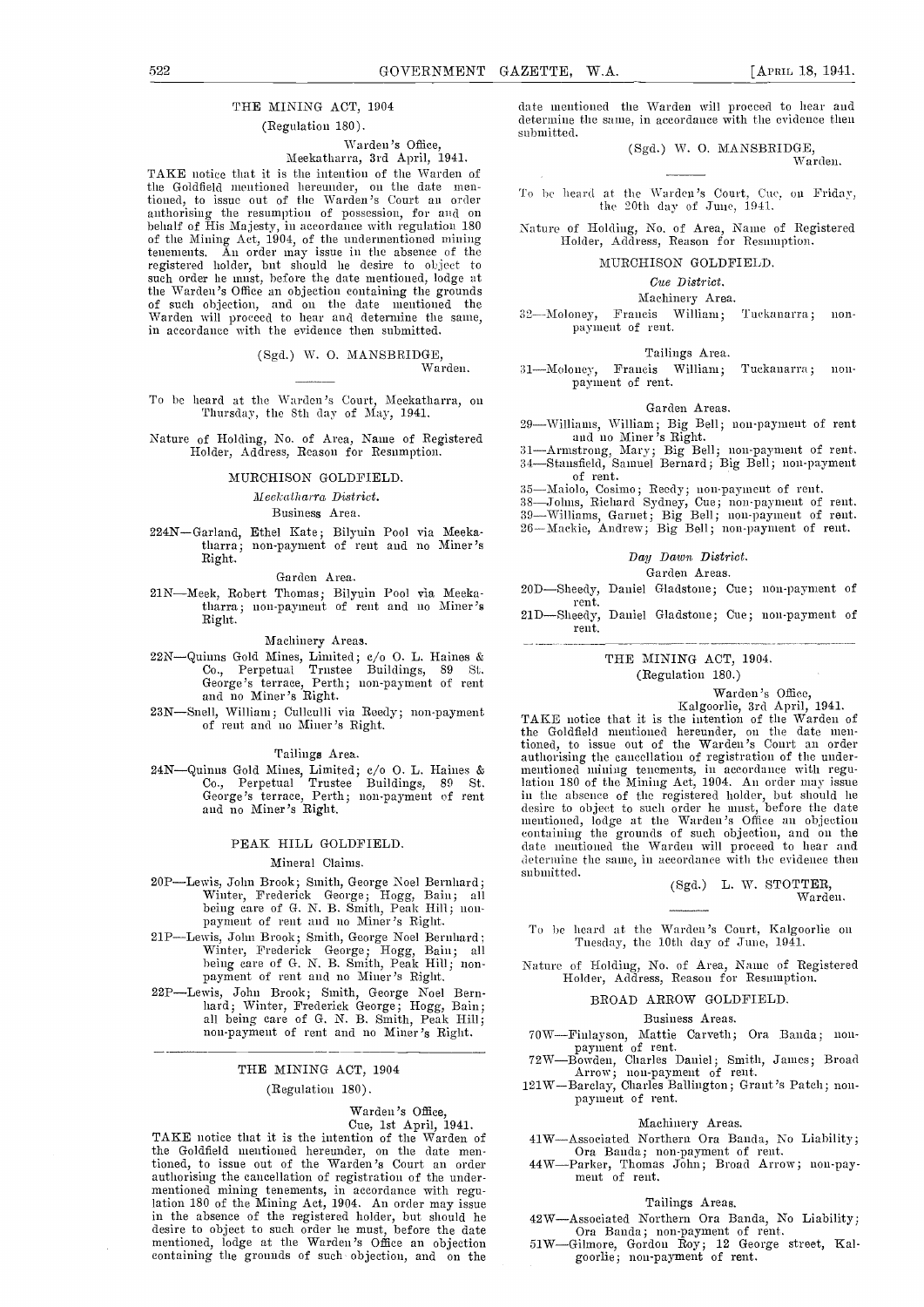#### Garden Area.

13W-Low, Stanley Norman; Ora Banda; non-payment of rent.

#### Water Rights.

- 89W-Dillon, Francis; Pearce, Walter Nicholas; Bar-<br>doc; non-payment of rent.<br>93W-Associated Northern Ora Banda, No Liability;
- 
- 
- doc; non-payment of rent.<br>
93W—Associated Northern Ora Banda, No Liability;<br>
Ora Banda; non-payment of rent.<br>
95W—Dillon, Francis; Pearce, Walter Nicholas; Bardoc; non-payment of rent.<br>
99W—Ora Banda Amalgamated Mines, No
- 

#### EAST COOLGARDIE GOLDFIELD.

Mineral Claims.

- 6E-Bridgcs, William Thomas; Parkeston ; non-pay- mneut of rent.
- 7E-Ridge, Maurice Hennessy; Australia Hotel (Jhani- bers, Kalgoorhc; non-payment of reut.

#### Machinery Area.

104E-Hansen, Albert Leach; Celebration; non-pay-<br>ment of rent.

#### Tailings Area.

67E-Allsop & Doll; Hannan street, Kalgoorlie; non- payment of rent.

#### Garden Areas.

- 33E-Mannix, Dennis; c/o John's Dairy, Parkeston; non-payment of rent.
- 91E-Mannix, Dennis; c/o John's Dairy, Parkeston; non-payment of rent.
- 151E-Ryan, William; Post Office, Boulder; non-pay- ment of rent.
- 158E-Richards, John; P.O., Kalgoorlic; non-payment of rent.
- 170E-Brown, Frederick Henry; 33 Burt street, Boul- dci-; lion-payment of rent.
- 173E-Ryan, 'William; Post Office, Boulder; nou-pay- meat of rent.
- 174E-Ryan, William; Post Office, Boulder; non-pay-<br>ment of rent.
- 178E-Simpson, Thomas Willie; 320 Dugan street, Kal- goorhie; non-payment of rent.
- 179E-Mallon, Charles Walsh; 458 Hannan street; non- payment of rent.
- 182E-O'Loughlin, Ellen Mary; c/o W. Ryan, Boulder City Dairy, Boulder; non-payment of rent.
- 183 E-Ryan, Aiphonsus; Post Office, Boulder; non-pa)-- ment of rent.

#### Water Rights.

- 179E-Stubbs, Josepha; Somnierville; non-payment of rent.
- 275E-Parer, Hannah; Hannan street, Kalgoorlie; non- payment of rent.
- 295E-New Milano, No Liability; Mount Monger; non- payment of remit.
- 296E-Goldfields Firewood Supply, Limited; Lakewood; non-paynsent of rent.

#### Residence Areas.

- 156E-Epis, Ada Elizabeth; Williainstown; non-posses- sion of Miner's Right.
- 172E-Lynch, Hazel May; Williamstown; non-posses- sion of Miner's Right.
- 173E-Wall, Norma; Williamstown; non-possession of Miner's Right.
- 
- 

#### Bulong District.

#### Mineral Claims.

- 3Y-Jones, Robert; Load, Cecil; 26 Varden street, Kalgoorlie; non-payment of rent.
- 8Y-Joues, Robert; Load, Cecil; 26 Varden street, Kalgoorlie; non-payment of rent.

9Y-Jones, Robert; Load, Cecil; 26 Varden street, Kalgoorlie; non-payment of rent.

lil-Cunimins, Alice May; Kalgooilie Brewery. Hal-goorlic ; non-payment of rent.

#### NORTH COOLGARDIE GOLDFIELD.

#### Menzies District.

#### Machinery Area.

65Z-Sawyer, Epinaim Thonias ; Meuzies; 1100-pay- ment of rent.

#### Garden Area.

67Z-Heppingstone, Charles Robert; 4th Floor, Alhi-anee Buildings, 96 St. George's terrace, Perth; non-paYment of rent.

#### Water Bight.

366Z-Collier, William; Menzies; non-payment of rent.

#### Ularring District.

#### Machinery Area.

12U-McCann, Charles; Steineck, Henry Albert; Mulline; non-payment of rent.

#### Ycrilla District.

#### Business Area.

338R-Clifford, Daniel; Edjudina; non-payment of rent.

#### \Vatei- Rights.

48R-Edjudina Pastoral Company, Limited; Edjudina; non-payment of rent.

51R-Porphiyi-y (1939) Gold Mine, No Liability; 105 Maritana sti-cet, Kalgoorlie; non-payment of rent.

#### NORTH-EAST COOLGARDIE GOLDFIELD.

#### Kanowna District.

Mineral Claim.

10X-Willmott, Joseph; Kanowna; non-payment of rent.

#### Tailings Area.

16X-Carlsson, Norman Thomas; Kanowna; non-pay-<br>ment of rent.

#### Garden Area.

 $52X-Willis, Jabez; Kanowna; non-payment of rent.$ 

#### Water Right.

83X-Pearce, Walter Nicholas; Bardoe; non-payment of rent.

#### Kurnaipi District.

#### Machinery Areas.

4K-Simmons, John; Kurnalpi; non-payment of rent.<br>7K-Henderson, Jessie; 17 Coventry street, Kalgoorlie; non-payment of rent.

#### THE MINING ACT, 1904. (Regulation 180.)

#### Warden's Office, Perth, 8th April, 1941.

183E-Usher, Edward John; Williamstown; non-posses-<br>
sion of Miner's Right. And the Minimagnetic order that the Minimagnetic sion of Miner's Right. 194E—Taylor, Clyde Allan; Williamstown, non-posses. The order may issue in the absence of the registered<br>sion of Miner's Right. The must, before the date mentioned, lodge at the Warden's TAKE notice that it is the intention of the Warden of the Goldfield mentioned hereunder, on the date mentioned, to issue out of the Warden's Court an order authorising the cancellation of registration of the undermentioned mining tenements, in accordance<br>with regulation 180 of the Mining Act, 1904. An order may issue in the absence of the registered holder, but should he desire to object to such order he must, before the date mentioned, lodge at the Warden's Office an objection containing the grounds of such objection, and on the date mentioned the Warden will proceed to hear and determine the same, in accordance with the evidence then submitted.

> (Sgd.) A. H. TELFER, Warden,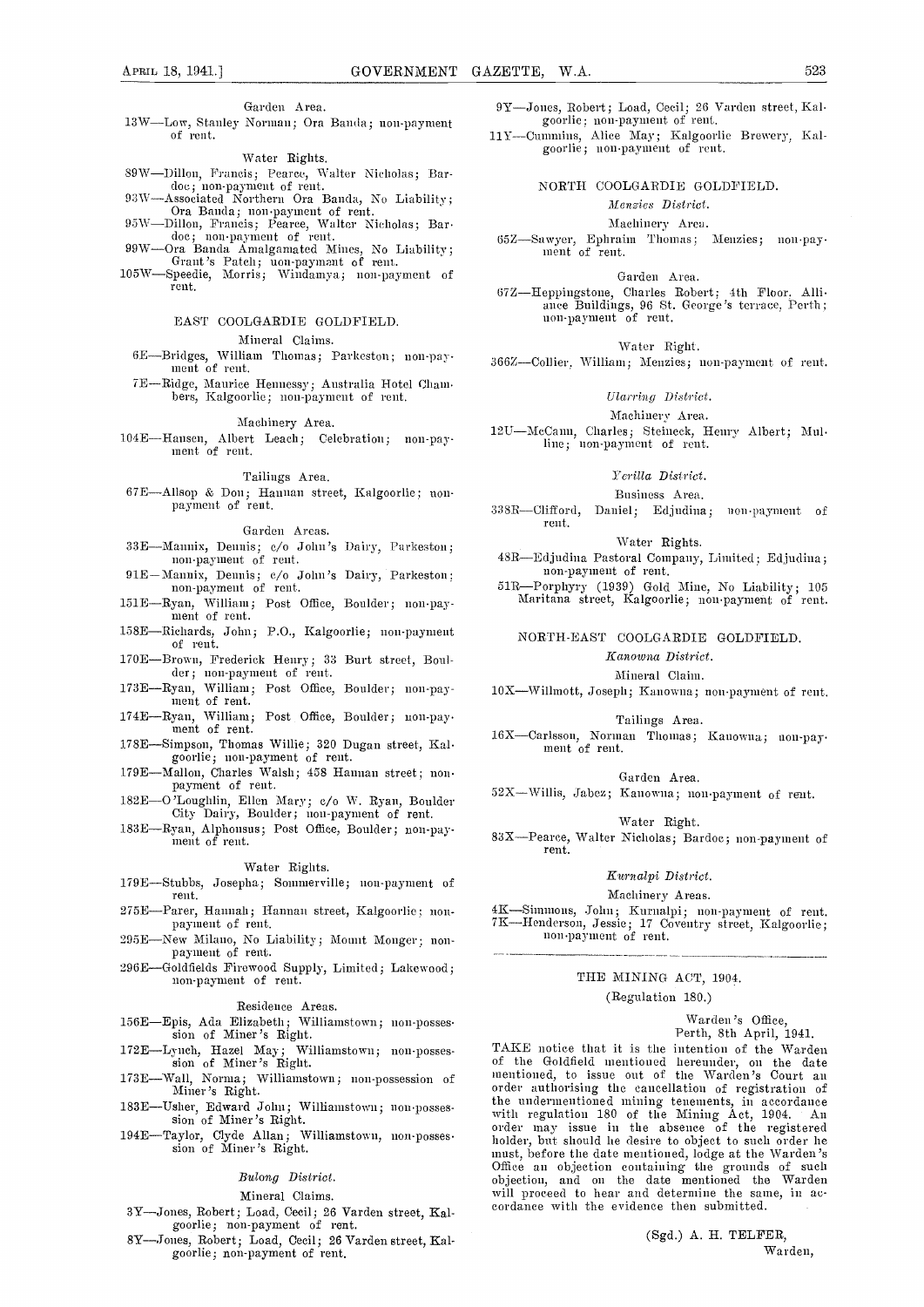To be heard at the Warden's Court, Perth, on Friday, the 16th day of May, 1941.

Nature of Holding, No. or Area, Name of Registered Holder, Address, Reason for Resumption.

OUTSIDE ANY PROCLAIMED GOLDFIELD. Mineral Claims.

- 78H-Vincent, Frank Nicholas; c/o Department of Industrial Development, Perth; non-payment of rent. of rent.<br>109H-Vincent, Frank Nicholas: c/o Department of
- Industrial Development, Perth; non-payment of rent.
- 111H-Oma, Victor Charles; 4 Palace Chambers, St.
- George's terrace, Perth; non-payment of rent.<br>
134H—Walters, Albert James; 131 William street,<br>
Perth; non-payment of rent.
- 145H-Walters, Albert James; 131 William street, Perth; non-payment of rent.
- 151H-Walters, Albert James; 131 William street, Perth; non-payment of rent.
- 152H-Walters, Albert James; 131 William street,<br>Perth; non-payment of rent.
- 153H-Walters, Albert James; 131 William street,
- 
- Perth, non-payment of rent.<br>
161H—Leach, Winifred May; East Wanneroo; non-<br>
payment of rent.<br>
162H—Leach, Winifred May; East Wanneroo; non-<br>
payment of rent.
- of rent.
- 164H-Anstralian Blue Asbestos Mines, No Liability; 135 St. George's terrace, Perth; non-payment of rent.
- 165H—Hancock, Kathleen Lillian; c/o Australian<br>
Blue Asbestos Mines, No Liability, 135 St.<br>
George's terrace, Perth; non-payment of rent.<br>
166H Hancock House House Abertaiches
- George's terrace, rerum; non-payment of renu.<br>166H—Hancock, George; c/o Australian Blue Asbestos<br>Mines, No Liability, 135 St. George's terrace,<br>Perth: non-payment of rent.<br>167H—Astralian Blue Asbestos Mines, No Liability;<br>
- 
- 168H-Hancock, Susette; c/o Australian Blue Asbestos Mines, No Liability, 135 St. George's terrace,
- Mines, No Liability; 135 St. George's terrace, Perth; non-payment of rent. 16911-Australian Blue Asbestos Mines, No Liability; 135 St. George's terrace, Perth; non-payment
- 171H—Australian Blue Asbestos Mines, No Liability;<br>135 St. George's terrace, Perth; non-payment<br>of rent.<br>173H—Thompson, Archibald Brown; 419 Vincent street,
- 
- 174H—McKay, Robert Mitchell; Nungarin; non-pay-<br>174H—McKay, Robert Mitchell; Nungarin; non-pay-<br>ment of rent.
- 
- 180H—Spargo, Randolph Cecil; Martin, John Geoffrey; 832 Hay street, Perth; non-payment of rent. 18211—Asbestos Molybdenum & Tungsten Co., Limited: c/o Parker and Parker, 21 Howard street, Perth; non-payment of rent.
- 
- 185H—Faddy, Norman Knight; 102 Stanley street,<br>
Nedlands; non-payment of rent.<br>
186H—Asbestos Molybdenum & Tungsten Co., Limited;<br>
etch Co. Parker and Parker, 21 Howard street,<br>
Perth; non-payment of rent.<br>
187H—Halbert, G
- 
- 
- non-payment of rent.<br>
189H—Pratley, Francis William George; 14 Harper<br>
street, West Midland; non-payment of rent.<br>
190H—Houston, George; Strelley, Port Hedland; non-<br>
payment of rent.
- 191H-Stuart Bismuth Co., Limited; 52 Salvado road, 'Weinbley; non-payment of rent.
- 192H-H. L. Brisbane and Wunderlich, Limited; Lord street, East Perth; non-payment of rent.
- 193H-H. L. Brisbane and Wunderlich, Limited; Lord street, East Perth; non-payment of rent.
- 194H-H. L. Brisbane and Wunderlich, Limited; Lord
- street, East Perth; non-payment of rent. 196H-H. L. Brisbane and Wunderlich, Limited; Lord
- street, East Perth; non-payment of rent.
- 19711--Martin, Edmund John; 15 Meirose crescent, MOunt Lawley; Hardy, Alexander; <sup>42</sup> St. George's terrace, Perth; non-paymnemit of rent,

19811\'[artin, Edmund John; 15 Melrose crescent, Mount Lawley; Hardy, Alexander; <sup>42</sup> St. George's terrace, Perth; non-payment of rent.

#### Residence Area.

41-IAnderson, David Watson; Pilbara Group, Roe- bourmie; non-possession of a Miner's Bight.

- Business Areas.<br>6H-The West Pilbara Trading & Finance Company,
- Limited; Whim Creek; non-payment of rent.<br>7H-The West Pilbara Trading & Finance Company, Limited; Whim Creek; non-payment of rent.

#### Machinery Areas.

- 3H—Teichmann, Joseph; Hong Kong via Roebourne;
- non-payment of rent.<br>411—Shaw, James Richard; Roebourne; non-payment of rent.

#### Water Right.

2H-Corderoy Mines, Limited; c/o H. R. Sleeman, Whim Creek; non-paynient of rent.

#### IN THE MATTER OF THE POWERS 01' ATTORNEY ACT, 1896.

#### (60 Viet. No. 3.)

payment of rent.<br>10311—Australian Blue Asbestos Mines, No Liability; 10311—Australian Blue Asbestos Mines, No Liability; 135 St. George's terrace, Perth; non-payment the 21st day of May, 1937, has this day been revoked. NOTICE is hereby given that the Power of Attorney Leitch Emery, and filed in the Supreme Court Office on the 21st day of May, 1937, has this day been revoked.

#### G. J. BOYLSON,

[L.s.] Acting Registrar Supreme Court. Supreme Court, Perth, WA., 10th April, 1941.

#### THE COMPANIES ACT, 1893.

In the matter of Yilgangie Queen Goldmining Company, No Liability (in liquidation).

NOTICE is hereby given that, at an extraordinary general meeting of the Shareholders of the above Company, held on the 10th day of April, 1941, at the Registered Office of the Company, the following special resolution<br>was passed:—That the Company now be wound up voluntarily amid that William Hayes, Chartered Accountant, of Royal Insurance Buildings, St. George's terrace, Perth, be appointed Liquidator.

Dated the 10th day of April, 1941.

#### C. R. HEPPINGSTONE,

Chairman.

John E. Roe, 19 Howard street, Perth, Solicitor for the said Company.

# THE COMPANIES ACT, 1893.

Star Entertainments, Limited.

NOTICE is hereby given that the office of the above named Company in Western Australia has changed and is now situate at 27 The Grove, Wembley, and the hours at which the office is open to the public for the transaction of business are-Tuesday 9 a.m. to 1 p.m.,

Dated the 31st day of March, 1941.

B. MOT'T, Director.

# THE COMPANIES ACT, 1893.

New Milano, No Liability.

NOTICE is hereby given that the office in Western Australia of the abovenamed Company, where all legal proceedings may be served upon and all notices addressed or given to the Company, has been changed and is now<br>situate at 115 Maritana street, Kalgoorlie. Notice is also given that George Herbert Dally is now the Attorney of the Company in Western Australia.

Dated this 27th day of March, 1941.

#### COWLE & MACOBOY,

of Exchange Buildings, Kaigoorlie, Solicitors for the Company in Western Australia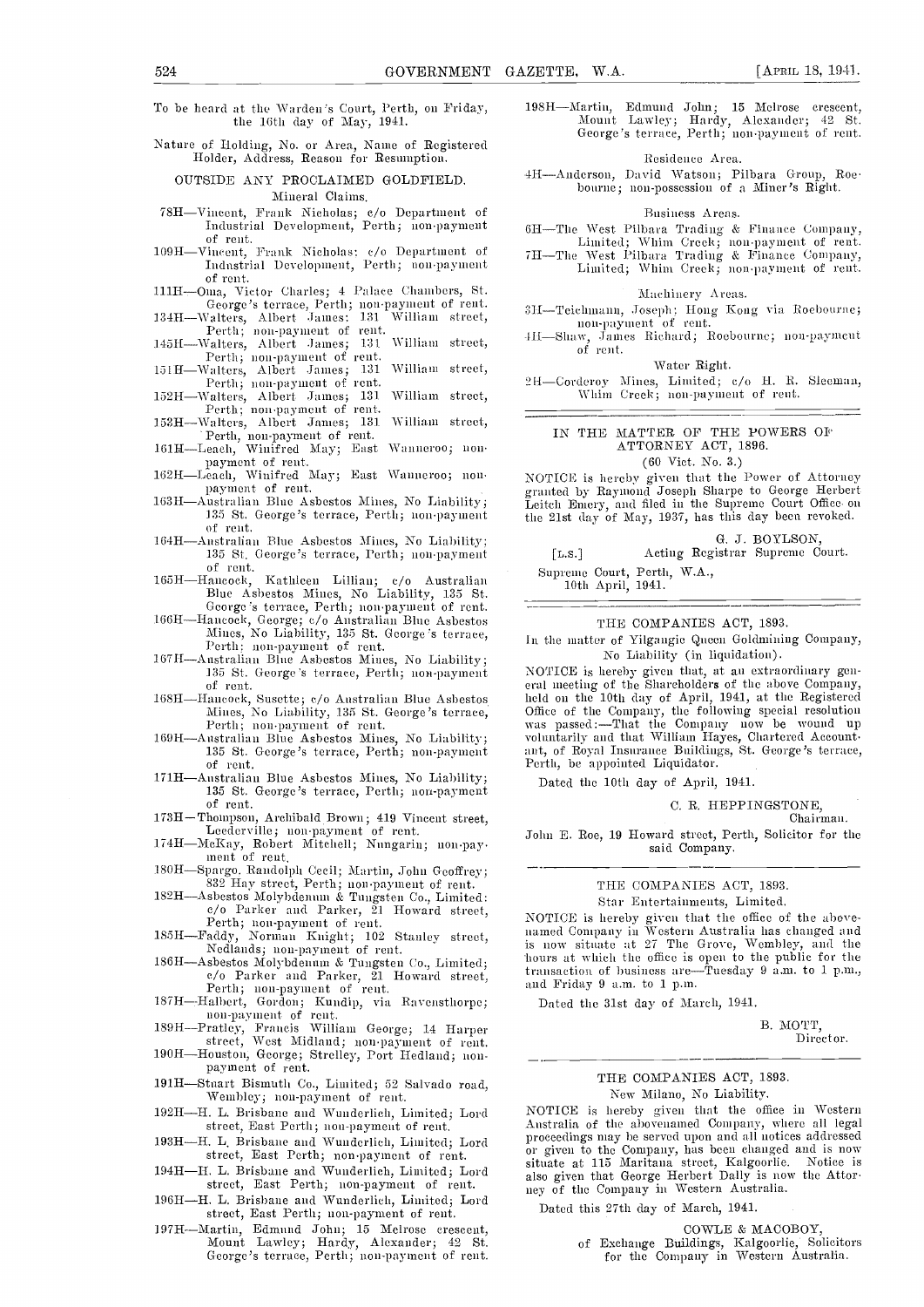In the matter of Aladdin Gold Mines, Limited (in

liquidation).<br>PURSUANT to section 148 of the Companies Act, 1893, PURSUANT to section 148 of the Companies Act, 1893, wise k<br>notice is hereby given that a general meeting of Share-<br>holders of Aladdin Gold Mines, Limited (in liquidation), will be held at London House, 321 Murray street, P of the manner in which the winding-up has been con-<br>ducted and the property disposed of, and to hear any  $\frac{1}{N_{N}}$ explanation that may be given by the Liquidator, and  $\frac{Lxe^{i}}{10^{16}}$ also of determining as to how the books and documents of the Company shall he disposed of.

Dated at Perth this 10th day of April, 1941.

Geo. MacMILLAN, Liquidator.

IN THE MATTER OF THE COMPANIES ACT, 1893. In the matter of Southern Cross United Mines, Limited

(in hquidation).

PURSUANT to section 148 of the Companies Act, 1893, notice is hereby given that a general meeting of Share-holders of Southern Cross United Mines, Limited (in liquidation), will be held at London House, 321 Murray<br>street, Perth, on Tuesday, the 27th day of May, 1941,<br>at 11 a.m., for the purpose of having an account laid hefore them of the manner in which the winding-up has heem conducted and the property disposed of, and to hear any explanation as to how the books and docu-<br>hear any explanation as to how the books and docu-<br>ments of the C

Dated at Perth this 10th day of April, 1941.

Geo. MacMILLAN, Liquidator.

IN THE MATTER OF THE COMPANIES ACT, 1893.

In the matter of Bindah Gold Mines, Limited (in liquidation).

General Meeting of Shareholders.

PURSUANT to section 148 of the Companies Act, 1893, notice is hereby given that a general meeting of Share-holders of Bindah Gold Mines, Limited (in liquidation), will be held at London House, 321 Murray street, Perth, on the purpose of having an account laid before them of the manner in which the winding-up has been conducted and the property disposed of and to hear any explana-tion that may be given by the Liquidator, and also of determining as to how the books and documents of the Company shall be disposed of.

Dated at Perth this 10th day of April, 1941.

Geo. MacMILLAN, Liquidator.

#### LOWES, LIMITED (in liquidation).

NOTICE is hereby given, in pursuance of section 148 <sup>In th</sup><br>of the Companies Act, 1893, that a general meeting f<br>of the members of the abovenamed Company will b<br>be held at the office of Abbott & Abbott, Commercial o<br>Bank C Thursday, the  $22n$ d day of May,  $1941$ , at 3 o'clock in the afternoon, for the purpose of having the ac- NOT counts laid before them showing the manner in which perso the winding-up has been conducted and the property Estate<br>of the Company disposed of, and of hearing any ex-<br>planation that may be given by the Liquidator, and and I also of determining by extraordinary resolution the  $n_{\text{th}}$  nmanner in which the books, accounts, and documents of the Conipany and of the Liquidator thereof shall be disposed of.

Dated the 9th day of April, 1941.

#### ANGUS McGREGOR, Liquidator.

Signed by the said Angus McGregor in the presence of

Val. R. Abbott, Solicitor, Perth.

#### IN THE SUPREME COURT OF WESTERN AUSTRALIA-PROBATE JURISDICTION.

In the matter of the Will of Lewis Brown Birch (otherwise known as Lewis Browne Birch), late of 'Milton,'' Pinjarra, in the State of Western Australia, Farmer, deceased.

ALL persons having claims or demands against the Estate of the abovenamed deceased are hereby required to render particulars of the same in writing to the Executors, care of the undersigned, on or before the will proceed to distribute the assets of the said deceased amongst the persons entitled thereto, having re- gard only to those claims and demands of which the said Executors shall then have had notice.

Dated this 7th day of April, 1941.

BALL & ROBERTSON, of Uduc road, Harvey, Solicitors for the Executors.

#### IN THE SUPREME COURT OF WESTERN AUSTRALIA-PROBATE JURISDICTION.

In the matter of the Will of Godfrey Edward Turner, Royal Australian Air Force, Pilot Officer, deceased.

NOTICE is hereby given that all creditors and other persons having any claims or demands against the Estate of the abovenamned Godfrey Edward Turner, deceased, are hereby required to send in full particulars thereof in writing to The West Australian Trustee, Exeeutor, and Agency Company, Limited, of St. George's terrace, Perth, the Executor of the Will of the said deceased, on or before the 19th day of May, 1941; and, further, that at the expiration of such lastmentioned date the said Company will proceed to distribute the assets of the said deceased amongst the persons entitled thereto, having regard only to the claims and demands of which it shall then have had notice.

Dated the 10th day of April, 1941.

N. B. ROBINSON,

of Occidental House, St. George's terrace, Perth, Solicitor for the said Executor, The West Australian Trustee, Executor, and Agency Company, Limited.

#### IN THE SUPREME COURT OF WESTERN AUSTRALIA-PROBATE JURISDICTION.

In the matter of the Will of Charles Edward Slee, formerly of 690 Beaufort street, Mount Lawley, but late of Princep street, Bunbury, in the State of Western Australia, Retired Hotel Proprietor, deceased.

NOTICE is hereby given that all creditors and other persons having any claims or demands against the Estate of the abovenamed deceased are requested to send particulars in writing to the Executors, Ellen Slee send particulars in w'riting to the Executors, Ellen Slee and Frank Dilloway Slee, care of the undersigned, on or before the 19th day of May, 1941, after which date the said Executors will proceed to distribute the assets of the said deceased among the persons entitled thereto, having regard only to the claims and demands of which they shall then have had aotiee.

Dated this 8th day of April, 1941.

SLEE & ANDERSON,

of Stephen street, Bunbnry, by their Agents, Northmore, Hale, Davy, & Leake, of Halsbury Chambers, Howard street, Perth.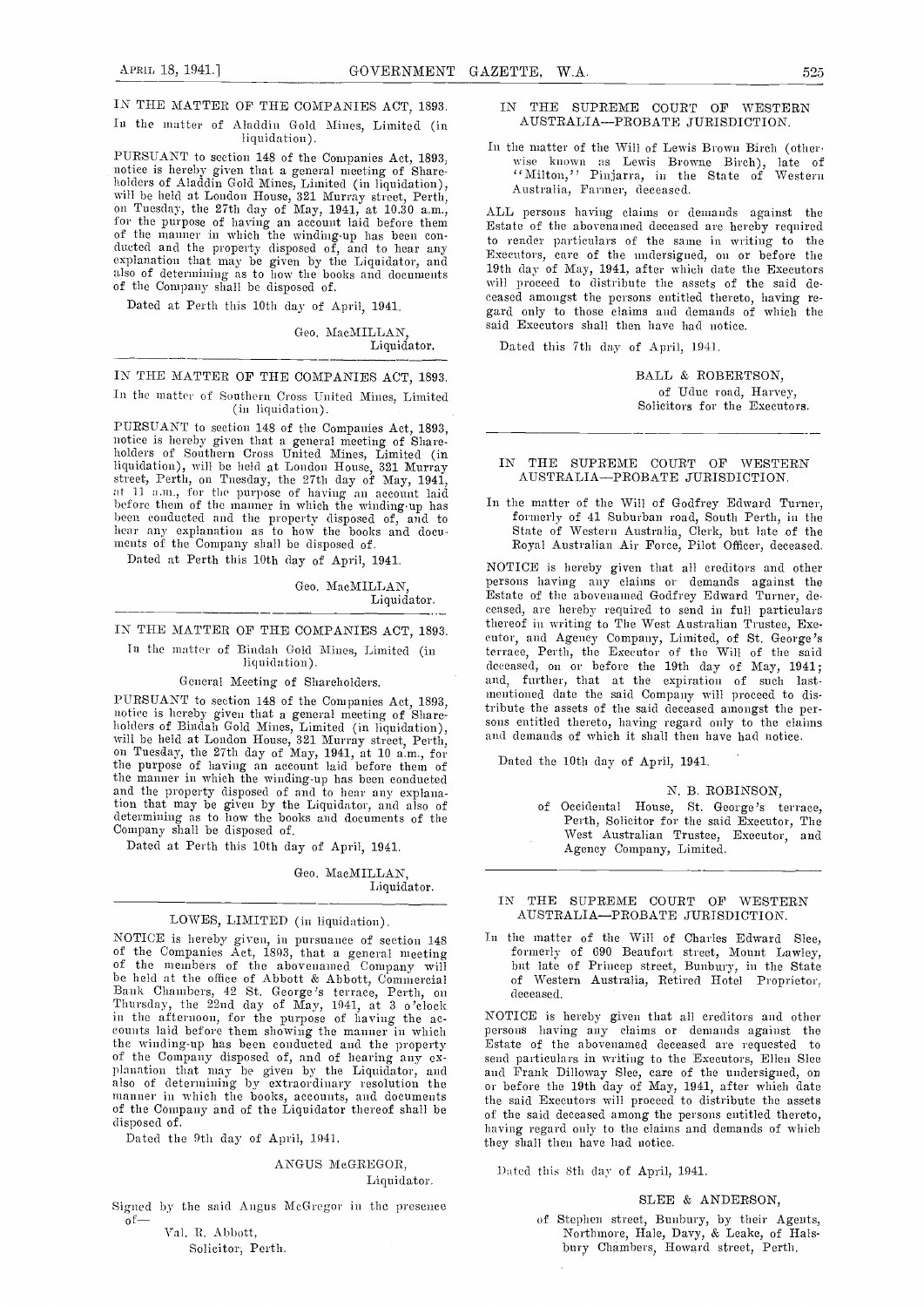#### NOTICE TO CREDITORS AND CLAIMANTS.

IN THE SUPREME COURT OF WESTERN AUSTRALIA, PROBATE JURISDICTION.

NOTICE is hereby given that all persons having claims or demands against the Estatesof the undermentioned deceased<br>persons(orders to collect and administer whose Estates were granted to me by the said Court under the Curat 19th clay of May, 1941, after which date I will proceed to distribute the assets of the said deceased persons among those entitled thereto, having regard only to those claims or demands of which I shall then have had notice.

Dated at Perth the 17th day of April, 1941.

J. H. GLYNN,<br>Curator of Intestate Estates.

| Name.                                                                                                 | Date of Death.                 | Date of Order. | Address.                                                                                                 | Occupation.                    |
|-------------------------------------------------------------------------------------------------------|--------------------------------|----------------|----------------------------------------------------------------------------------------------------------|--------------------------------|
| Moriarty, Kathleen Minnie<br>                                                                         | $2 - 2 - 41$                   | $9 - 4 - 41$   | formerly of Augusta but late<br>of Claremont                                                             | Spinster                       |
| Faustin, Franz (also known as Frank<br>Faustin)                                                       | $19 - 1 - 41$                  | , ,            | 102 Hill street, Perth<br>.                                                                              | Retired miner                  |
| McKay, William<br>.<br>$\cdots$<br>$\cdots$<br>Chatel. Hazel Irene<br>$\cdots$<br>$- - -$<br>$\cdots$ | $12 - 2 - 41$<br>$17 - 3 - 41$ | , ,<br>$, \,$  | Roebourne<br>$\cdots$<br>$\cdots$<br>$\cdots$<br>er. Scarborough road<br>and<br>John street, Searborough | No occupation<br>Married woman |

#### ACTS OF PARLIAMENT, ETC., FOR SALE AT GOVERNMENT PRINTING OFFICE.

|                                                                                                                                                                                                                       | £                | s.               | d.           | Īľ          |
|-----------------------------------------------------------------------------------------------------------------------------------------------------------------------------------------------------------------------|------------------|------------------|--------------|-------------|
| Abattoirs Act and Amendment<br>$\sim$ $\sim$                                                                                                                                                                          | 0                | 1                | 0            | $_{\rm In}$ |
| $\sim$ $\sim$                                                                                                                                                                                                         | 0                | 3                | $\mathbf{0}$ | $_{\rm In}$ |
| $\epsilon$ .                                                                                                                                                                                                          | 0                | $\boldsymbol{2}$ | 6            | In          |
| Adoption of Children Act<br>Agricultural Bank Act<br>Agricultural Seeds Act<br>Arbitration Act<br>$\begin{array}{c}\n\cdot \\ \cdot \\ \cdot \\ \cdot \\ \cdot \\ \cdot \\ \cdot\n\end{array}$<br>$\epsilon$ .        | 0                | 1                | 0            | In          |
| $\ddot{\phantom{0}}$                                                                                                                                                                                                  | 0                | 1                | $\bf{0}$     | $_{\rm In}$ |
| $\sim 100$<br>$\sim$ $\sim$                                                                                                                                                                                           | 0                | 1                | 0            | Iц          |
| Associations Incorporation Act<br>$\sim 100$<br>$\epsilon$ .                                                                                                                                                          | 0                | 0                | 6            | Tп          |
| Auctioneers Act<br>$\mathcal{L}(\mathbf{z},\mathbf{z})$ . The same $\mathcal{L}(\mathbf{z},\mathbf{z})$<br>$\epsilon$ .                                                                                               | 0                | 1                | $\mathbf 0$  | ŢЕ,         |
| Bills of Sale Act (Consolidated) and Amend-                                                                                                                                                                           |                  |                  |              | Īг          |
| $m$ ent<br>المعادل المعادل العاملية.<br>المعادل المعادل المعادل<br>ti<br>Saabada<br>Saabada                                                                                                                           | 0                | 2                | 0            | Ιr          |
| Brands Act<br>$\sim$ $\sim$<br>$\ddot{\phantom{a}}$ .<br>$\sim$ $\sim$<br>$\sim$ $\sim$<br>$\sim$ $\sim$                                                                                                              | 0                | 1                | 6            | Jι          |
| Bread Act (Consolidated) and Amendment                                                                                                                                                                                | 0                | 1                | 6            | L.          |
| $\ddotsc$<br>$\langle\cdot,\cdot\rangle$                                                                                                                                                                              | 0                | 2                | 0            | L.          |
| $\sim$ $\sim$ $\sim$<br>$\ddot{\phantom{1}}$ .                                                                                                                                                                        | $\theta$         | 0                | 6            | L.          |
| $\Delta\Delta\sim 1$<br>$\sim$ $\sim$<br>$\ddot{\phantom{1}}$ .                                                                                                                                                       | 0                | $\overline{2}$   | 0            | L٨          |
| Crown Suits Act<br>$\begin{array}{ccc}\n\vdots & \vdots \\ \vdots & \vdots \\ \vdots & \vdots \\ \vdots & \vdots \\ \end{array}$<br>$\sim 100$<br>$\ddot{\phantom{1}}$ .                                              | 0                | 1                | 6            | L٨          |
| Dairy Cattle Improvement Act<br>Dairy Industry Act<br>2018<br>$\ddot{\phantom{a}}$ .                                                                                                                                  | 0                | 1                | 0            | L.          |
| $\sim$ $\sim$ $\sim$<br>$\ddot{\phantom{1}}$ .                                                                                                                                                                        | 0                | 2                | $\theta$     | Ŀ           |
| Dairy Products Marketing Regulation Act                                                                                                                                                                               | 0                | 2                | 0            | Li          |
| Declarations and Attestations Act                                                                                                                                                                                     | 0                | 0                | 6            | L.          |
| Dentists Act and Amendment<br>$\sim 10$<br>$\sim 10^{-11}$                                                                                                                                                            | 0                | 1                | 6            | IJ          |
| Discharged Soldiers' Settlement Act<br>$\sim$ $\sim$                                                                                                                                                                  | 0                | 1                | 6            | L           |
| Dog Act (Consolidated)<br>$\sim$ .                                                                                                                                                                                    | 0                | 1                | 0            | L١          |
| $\sim$ $\sim$                                                                                                                                                                                                         | 0                | 1                | 6            | Μ           |
| $\sim$ $\sim$                                                                                                                                                                                                         | $\theta$         | 1                | 0<br>0       | Μ           |
| $\sim$ $\sim$                                                                                                                                                                                                         | 0                | 1<br>1           |              | Μ           |
| Egg Marketing Act<br>Egg Marketing Act<br>Electoral Act (Consolidated)<br>$\sim 100$<br>$\ddot{\phantom{1}}$ .                                                                                                        | 0                | 3                | 0            | М           |
| $\sim 10^{-1}$<br>$\ddot{\phantom{0}}$ .                                                                                                                                                                              | 0                |                  | 6            |             |
| Electricity Act<br>$\det$ $\begin{array}{ccc} \cdots & \cdots & \cdots \\ \cdots & \cdots & \cdots \end{array}$<br>$\ddot{\phantom{0}}$                                                                               | 0                | 1                | 0            | М           |
| Employers' Liability Act<br>Employment Brokers Act and Amendment                                                                                                                                                      | 0                | 0<br>1           | 6<br>0       | М           |
|                                                                                                                                                                                                                       | 0                | 2                | 0            |             |
| $\begin{minipage}{.4\linewidth} \textbf{Evidence} & \textbf{Act} & \textbf{(Consolidated)} & \dots \end{minipage}$<br>$\ddot{\phantom{a}}$ .<br>Evidence Act (Consolidated)<br>Factories and Shops Act (Consolidated) | 0                | 4                | 0            | Μ<br>М      |
| $\epsilon$ .                                                                                                                                                                                                          | 0<br>0           | 1                | 0            | М           |
| Factories and Shops Act Regulations                                                                                                                                                                                   |                  |                  |              |             |
| Factories and Shops Time and Wages Books-                                                                                                                                                                             | 0                | $\overline{4}$   | 3            | Μ           |
| Large<br>$\frac{1}{2}$<br>$\sim 10^{-1}$<br>$\frac{1}{2} \frac{1}{2} \frac{1}{2} \frac{1}{2} \frac{1}{2} \frac{1}{2} \frac{1}{2} \frac{1}{2}$<br>$\sim$ $\sim$<br>Small<br>. .                                        | 0                | 3                | 3            | Μ           |
| $\sim$ $\sim$<br>Farmers' Debts Adjustment Act (Consoli-                                                                                                                                                              |                  |                  |              |             |
| Farmers Devis August 1997<br>$\ddot{\phantom{1}}$ .                                                                                                                                                                   | 0                | 1                | 0            | м           |
| $\sim$ $\sim$                                                                                                                                                                                                         | 0                | 1                | 6            | М           |
| $\ddot{\phantom{0}}$                                                                                                                                                                                                  | 0                | 1                | 0            | М           |
|                                                                                                                                                                                                                       | 0                | 1                | 6            | М           |
|                                                                                                                                                                                                                       | 0                | 2                | 0            | N           |
|                                                                                                                                                                                                                       | 0                | 1                | 0            | N           |
| Firearms and Guns Act (Consolidated)<br>Fire Brigades Act, 1916, and Amendment                                                                                                                                        | 0                | 3                | 0            | Ν           |
| Firms Registration Act and Amendment                                                                                                                                                                                  | $\theta$         | ı                | 6            | Ν           |
| Fisheries Act (Consolidated)<br>$\sim$ $\sim$                                                                                                                                                                         | n                | 2                | 0            | N           |
| Forests Act                                                                                                                                                                                                           | $\boldsymbol{0}$ | 1                | 6            | Ρ           |
| Fremantle Harbour Trust Act (Consolidated)                                                                                                                                                                            | 0                | 1                | 6            | Ρ           |
| Friendly Societies Act and Amendments                                                                                                                                                                                 | 0                | $\overline{2}$   | 0            | P           |
| Game Act (Consolidated)<br>$\sim 10^{-10}$<br>$\ddot{\phantom{1}}$                                                                                                                                                    | 0                | 1                | U            | Ρ           |
| Gold Buyers Act<br>$\sim$ $\sim$                                                                                                                                                                                      | 0                | 1                | 0            | Ρ           |
| $\rightarrow$ $\rightarrow$                                                                                                                                                                                           | $\theta$         | $\overline{2}$   | 6            | Ρ           |
|                                                                                                                                                                                                                       | 0                | 1                | $\Omega$     | Ρ           |
| Gold Mining Profits Tax and Assessment<br>Government Electric Works Act<br>Group Settlement Act<br>Hawkers and Pedlars Act and Amendment                                                                              | 0                | 1                | 0            | Ρ           |
|                                                                                                                                                                                                                       | $\Omega$         | ι                | 3            | Ρ           |
|                                                                                                                                                                                                                       | 0                | 1                | 0            | Ρ           |
| Health Act (Consolidated)                                                                                                                                                                                             | 0                | 5                | 0            | Ρ           |
| Hire Purchase Agreement Act (Consolidated)                                                                                                                                                                            | 0                | 0                | 6            | Ρ           |
| Hospital Fund Act<br>$\sim$ $\sim$<br>$\sim$ $\sim$                                                                                                                                                                   | $\sim 0$         | 1                | 0            | Ρ           |
| <b>Contract Contract</b>                                                                                                                                                                                              | $\bf{0}$         | 1                | 0            | $_{\rm R}$  |

Acts of Parliament, etc.-continued.

|                                                                                                                                                                                                                                                                                                                                                                                                                      | £              |                  | s. d.        |
|----------------------------------------------------------------------------------------------------------------------------------------------------------------------------------------------------------------------------------------------------------------------------------------------------------------------------------------------------------------------------------------------------------------------|----------------|------------------|--------------|
| Illicit Sale of Liquor Act                                                                                                                                                                                                                                                                                                                                                                                           | 0              | 0                | 6            |
| Illicit Sale of Liquor Act<br>Income Tax Assessment Act<br>$\sim 100$                                                                                                                                                                                                                                                                                                                                                |                | $0\quad 5$       | $\mathbf{0}$ |
|                                                                                                                                                                                                                                                                                                                                                                                                                      |                | 0 <sub>3</sub>   | 6            |
| Industrial Arbitration Act (Consolidated)<br>Industrial Arbitration Regulations<br>Industrial Arbitration Regulations<br>Industries Assistance Act (Consolidated)<br>Infants, Guardianship of, Act<br>Infants, Guardianship of, Act                                                                                                                                                                                  | $\mathbf{0}$   | 2                | 6            |
|                                                                                                                                                                                                                                                                                                                                                                                                                      | $0\quad 1$     |                  | 0            |
|                                                                                                                                                                                                                                                                                                                                                                                                                      |                | $0 \quad 0$      | 6            |
|                                                                                                                                                                                                                                                                                                                                                                                                                      | $\overline{0}$ | $\mathbf{1}$     | $\bf{0}$     |
| Inspection of Machinery Act with Regulations                                                                                                                                                                                                                                                                                                                                                                         | $\mathbf{0}$   | 2                | 6            |
| Inspection of Scaffolding Act (Consolidated)                                                                                                                                                                                                                                                                                                                                                                         | $\mathbf{0}$   | 1                | 6            |
| Interpretation Act                                                                                                                                                                                                                                                                                                                                                                                                   | $\mathbf{0}$   | $\boldsymbol{2}$ | $\bf{0}$     |
| Interpretation Act<br>Irrigation and Rights in Water Act                                                                                                                                                                                                                                                                                                                                                             | $\mathbf{0}$   | $\mathbf{1}$     | 6            |
| $\frac{1}{2} \frac{1}{2}$ .                                                                                                                                                                                                                                                                                                                                                                                          |                |                  |              |
|                                                                                                                                                                                                                                                                                                                                                                                                                      |                |                  |              |
|                                                                                                                                                                                                                                                                                                                                                                                                                      |                |                  |              |
|                                                                                                                                                                                                                                                                                                                                                                                                                      |                |                  |              |
|                                                                                                                                                                                                                                                                                                                                                                                                                      |                |                  |              |
|                                                                                                                                                                                                                                                                                                                                                                                                                      |                |                  |              |
|                                                                                                                                                                                                                                                                                                                                                                                                                      |                |                  |              |
|                                                                                                                                                                                                                                                                                                                                                                                                                      |                |                  |              |
|                                                                                                                                                                                                                                                                                                                                                                                                                      |                |                  |              |
|                                                                                                                                                                                                                                                                                                                                                                                                                      |                |                  |              |
|                                                                                                                                                                                                                                                                                                                                                                                                                      |                |                  |              |
|                                                                                                                                                                                                                                                                                                                                                                                                                      |                |                  |              |
|                                                                                                                                                                                                                                                                                                                                                                                                                      |                |                  |              |
|                                                                                                                                                                                                                                                                                                                                                                                                                      |                |                  |              |
|                                                                                                                                                                                                                                                                                                                                                                                                                      |                |                  |              |
|                                                                                                                                                                                                                                                                                                                                                                                                                      |                |                  |              |
|                                                                                                                                                                                                                                                                                                                                                                                                                      |                |                  |              |
|                                                                                                                                                                                                                                                                                                                                                                                                                      |                |                  |              |
|                                                                                                                                                                                                                                                                                                                                                                                                                      |                |                  |              |
|                                                                                                                                                                                                                                                                                                                                                                                                                      |                |                  |              |
|                                                                                                                                                                                                                                                                                                                                                                                                                      |                |                  |              |
| Impaction and Rights in Water Act 0 1 6<br>Justices Act (Consolidated) 0 3 0<br>Land Act and Regulations 0 4 6<br>Land Agents Act and Amendment 0 1 0<br>Legal Practitioners Act (Consoli<br>dated)<br>Masters and Servants Act<br>Medical Practitioners Act<br>Medical Practitioners Act<br>Metropolitan Milk Act (Consolidated)<br>Metropolitan Water Supply, Sewerage, and<br>Trainan Mater Supply, Sewerage, and | 0              | $\bf{0}$         | 6            |
|                                                                                                                                                                                                                                                                                                                                                                                                                      | $\mathbf{0}$   | $\mathbf{1}$     | $\theta$     |
|                                                                                                                                                                                                                                                                                                                                                                                                                      | $\mathbf{0}$   | $\boldsymbol{2}$ | 0            |
|                                                                                                                                                                                                                                                                                                                                                                                                                      |                | 0 <sub>1</sub>   | 6            |
|                                                                                                                                                                                                                                                                                                                                                                                                                      |                |                  |              |
| Drainage Act                                                                                                                                                                                                                                                                                                                                                                                                         | $\mathbf{0}$   | $\boldsymbol{2}$ | 0            |
| Drainage Act $\cdots$ $\cdots$ $\cdots$ $\cdots$ $\cdots$ $\cdots$ $\cdots$ $\cdots$ $\cdots$ $\cdots$ $\cdots$ $\cdots$ $\cdots$ $\cdots$ $\cdots$ $\cdots$ $\cdots$ $\cdots$ $\cdots$ $\cdots$ $\cdots$ $\cdots$ $\cdots$ $\cdots$ $\cdots$ $\cdots$ $\cdots$ $\cdots$ $\cdots$ $\cdots$ $\cdots$ $\cdots$ $\cdots$ $\cdots$ $\cdots$                                                                              | $\mathbf{0}$   | $\mathbf 1$      | 9            |
| Mine Workers' Relief Fund Act and Regula-                                                                                                                                                                                                                                                                                                                                                                            |                |                  |              |
|                                                                                                                                                                                                                                                                                                                                                                                                                      | $\mathbf{0}$   | $\overline{2}$   | 6            |
|                                                                                                                                                                                                                                                                                                                                                                                                                      |                | $0 \quad 2$      | 0            |
|                                                                                                                                                                                                                                                                                                                                                                                                                      |                |                  |              |
|                                                                                                                                                                                                                                                                                                                                                                                                                      |                |                  |              |
|                                                                                                                                                                                                                                                                                                                                                                                                                      |                |                  |              |
|                                                                                                                                                                                                                                                                                                                                                                                                                      |                |                  |              |
|                                                                                                                                                                                                                                                                                                                                                                                                                      |                |                  |              |
|                                                                                                                                                                                                                                                                                                                                                                                                                      |                |                  |              |
|                                                                                                                                                                                                                                                                                                                                                                                                                      |                |                  |              |
|                                                                                                                                                                                                                                                                                                                                                                                                                      |                |                  |              |
|                                                                                                                                                                                                                                                                                                                                                                                                                      |                |                  |              |
|                                                                                                                                                                                                                                                                                                                                                                                                                      |                |                  |              |
|                                                                                                                                                                                                                                                                                                                                                                                                                      |                |                  |              |
|                                                                                                                                                                                                                                                                                                                                                                                                                      |                |                  |              |
|                                                                                                                                                                                                                                                                                                                                                                                                                      |                |                  |              |
|                                                                                                                                                                                                                                                                                                                                                                                                                      |                |                  |              |
|                                                                                                                                                                                                                                                                                                                                                                                                                      |                |                  |              |
|                                                                                                                                                                                                                                                                                                                                                                                                                      |                |                  |              |
|                                                                                                                                                                                                                                                                                                                                                                                                                      |                |                  |              |
|                                                                                                                                                                                                                                                                                                                                                                                                                      |                |                  |              |
|                                                                                                                                                                                                                                                                                                                                                                                                                      |                |                  |              |
|                                                                                                                                                                                                                                                                                                                                                                                                                      |                |                  |              |
|                                                                                                                                                                                                                                                                                                                                                                                                                      |                |                  |              |
|                                                                                                                                                                                                                                                                                                                                                                                                                      |                |                  |              |
|                                                                                                                                                                                                                                                                                                                                                                                                                      |                |                  |              |
|                                                                                                                                                                                                                                                                                                                                                                                                                      |                |                  |              |
|                                                                                                                                                                                                                                                                                                                                                                                                                      |                |                  |              |